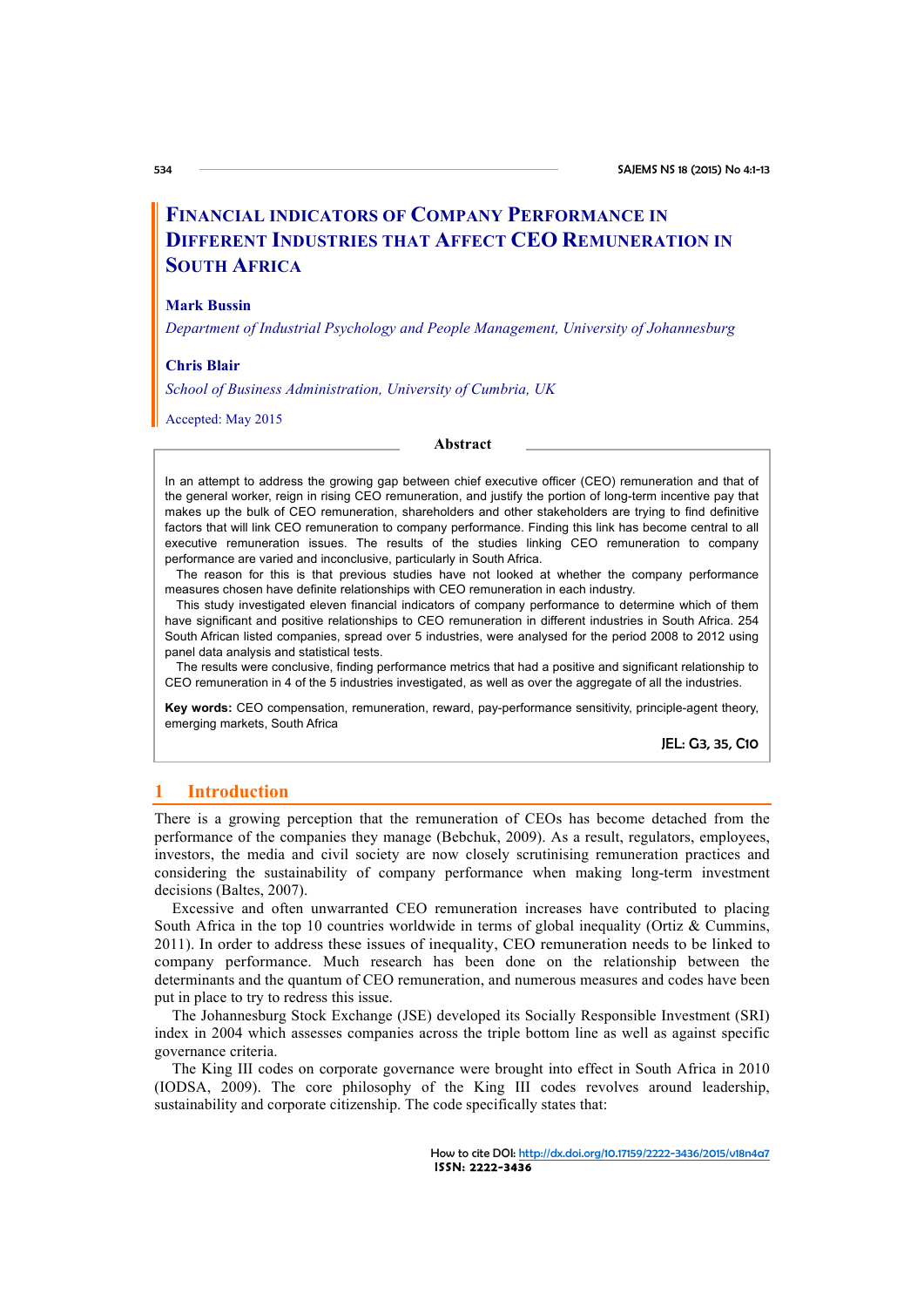#### SAJEMS NS 18 (2015) No 4:1-13 **Fig. 1. The Second Contract of the Second Contract of the Second Contract of the S**

"2.17.4. The Board should ensure that the role and function of the CEO is formalised and the performance of the CEO is evaluated against the criteria specified", and

"2.25.1. Companies should adopt remuneration policies aligned with the strategy of the company and linked to individual performance".

The Code for Responsible Investing in South Africa (CRISA) is a "stewardship code" detailing the responsibility of institutional shareholders to look after the interests of individual investors or policy holders (IODSA, 2011). It advocates that shareholders "should give appropriate consideration to any factor which may materially affect the sustainable long-term performance of a fund's assets, including factors of an environmental, social and governance character".

In spite of all these interventions and changing business practices, it can be argued that stakeholders have not been able to effectively measure company performance in relation to the increasing or decreasing value of the long-term portion of CEO remuneration over time.

A breakdown of CEO remuneration in 2013 shows that long-term incentives (LTI) pay makes up nearly half of the total CEO remuneration in South Africa (21st Century Pay Solutions Group, 2013).

If CEO remuneration is motivated through remuneration that is linked to the performance of the company then the CEO will act in the interests of the owners and will strive to maximise shareholder wealth (De Wet, 2012).

It is therefore imperative that LTIs should be directly linked to long term sustainability measures of company performance (IODSA, 2011). However, many remuneration committees and boards of companies do not know which company performance measures are appropriate for their industry.

Thus there is a strong need to determine which particular performance indicators in different industries affect CEO remuneration, so that the relationship between the CEO remuneration and the company performance may be measured reliably and based on defensible statistics.

This study determines:

- whether there is a statistically significant and positive correlation between long-term portion of CEO remuneration and company performance measures for different industries, and
- which financial indicators are most significant by industry for this correlation in South African companies.
- The paper covers the relevant literature research around CEO remuneration and the link to performance which is then linked to the research hypothesis and presented in statistical results. The study covers six broad industries and concrete conclusions are presented for each.

# **2 Literature review**

### **2.1 CEO remuneration - definitions**

CEO remuneration is made up of 3 components, namely, total guaranteed package (TGP), shortterm incentive pay (STI) and long term incentive pay (LTI).

- Fixed pay /total guaranteed package (TGP): All guaranteed components of remuneration, including base salary and benefits that typically accrue on a monthly basis (pension, medical, and car allowance among others). Fixed pay is influenced primarily by governance and company size (Bussin, 2012).
- Variable pay (also known as incentive pay): The variable components of remuneration that accrue to an individual based on achievement of satisfactory measures of performance, consisting of:
- Short-term incentives (STIs):

All cash based payments that accrue to an individual based on company performance for a 12 month period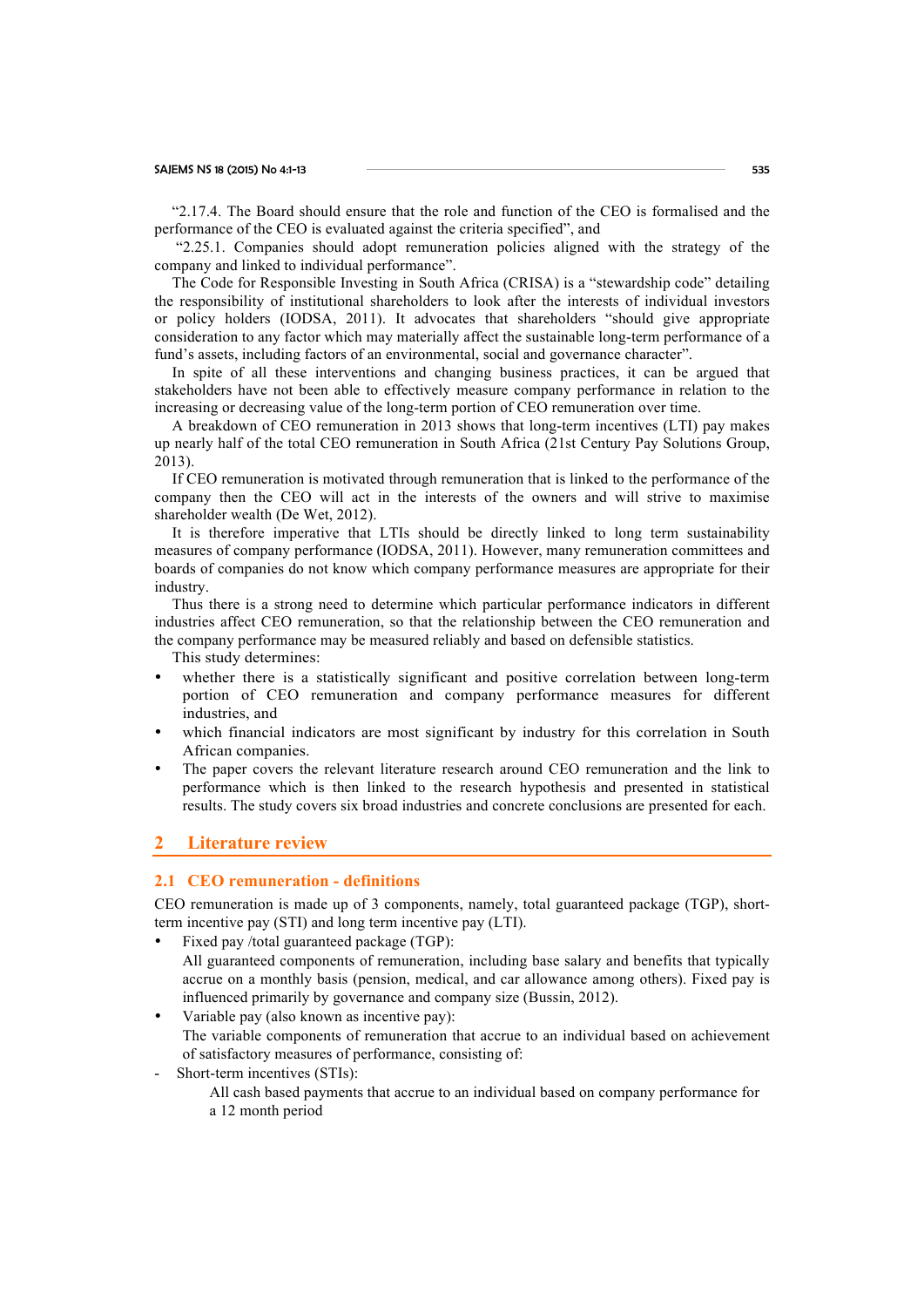- Long-term incentives (LTIs):

All cash and equity based awards that accrue to an individual based on company performance over a period longer than 12 months (21st Century Pay Solutions Group, 2012).

It is widely accepted that the STI and LTI components of CEO remuneration are linked to company performance (Allcock, Filatotchev & Chahine, 2010; Cale, Jurow, Romana, Deasy, Haddick & Napierala, 2009; Choo & Francisco, 2004; The High Pay Commission, 2010; Gates, 2001).

# **2.2 The link between CEO remuneration and company performance**

Since 1969, many people have researched the relationship between CEO remuneration its determinants. Cosh (1975) investigated over 1500 UK companies over a period of two years (1969 - 1971) to determine which factors where significant when determining CEO remuneration. He found that company size was a much greater determinant of CEO remuneration than company performance measures (such as share return, earnings per share or accounting returns). More recently however, Häsä (2013) studied executive remuneration determinants across 10 countries and 6 industries, and discovered that company size, governance and company performance accounted for only a small part of share-based executive remuneration. Theunissen and Oberholzer (2013) formulated a model to describe CEO remuneration for company size and performance. However, this study has limitations as return on equity (ROE) was used as the only measure of performance, and may not necessarily be the most appropriate measure to incentivise CEO remuneration in all these industries.

Zulfiqar, Shah, Javed and Abbas (2009) proposed a model where the determinants of CEO remuneration include: audit committee independence; shareholder activism, board size and independence; institutional ownership, ownership structure; ownership concentration; company performance and company size. They excluded geographical and cultural factors - which have been found to explain a large part of the CEO remuneration variances. For example, Salazar and Raggiunti (2013) found that lower CEO remuneration in Japan (versus the USA) does not result in poorer company performance and is in fact a necessity for local cultural conditions.

# **2.3 Industry and country-specific research on the link between CEO remuneration and company performance**

Research results linking CEO remuneration and company performance differs across industry sectors and countries. In addition, different research findings support or refute the payperformance relationship, making a definitive conclusion hard to reach. Several contrasting research studies are described below to demonstrate the varied nature of the findings.

## *2.3.1 Positive links*

A Chinese study in the petroleum industry showed that there is a positive relationship between executive remuneration and company performance even though share-based pay is not used extensively (Hong-Bo, 2013). In Australia the CEO remuneration-performance relationship, based on the shareholder return measures of return on assets (ROA), return on equity (ROE) and earnings per share (EPS), has been strengthening since 1999 (Doucouliagos, Haman & Askary, 2007). A study of Australian companies in 2004 showed that the CEO remuneration-performance link is positive, statistically significant, and in line with other international findings in USA, UK and Canada (Merhebi, Pattenden, Swan & Zhou, 2006).

Supporting this evidence, Farmer, Archbold and Alexandrou (2013) analysed a panel of CEOs from 204 UK companies over a similar period - 2003 to 2007. They found that both basic pay and STI pay had a significant relationship with the FTSE 350 market performance, and that LTI pay was linked to the 3-year FTSE 350 industry sector performance (it must be noted that in this study they did not attempt to link each company's performance to the remuneration of its CEO). Another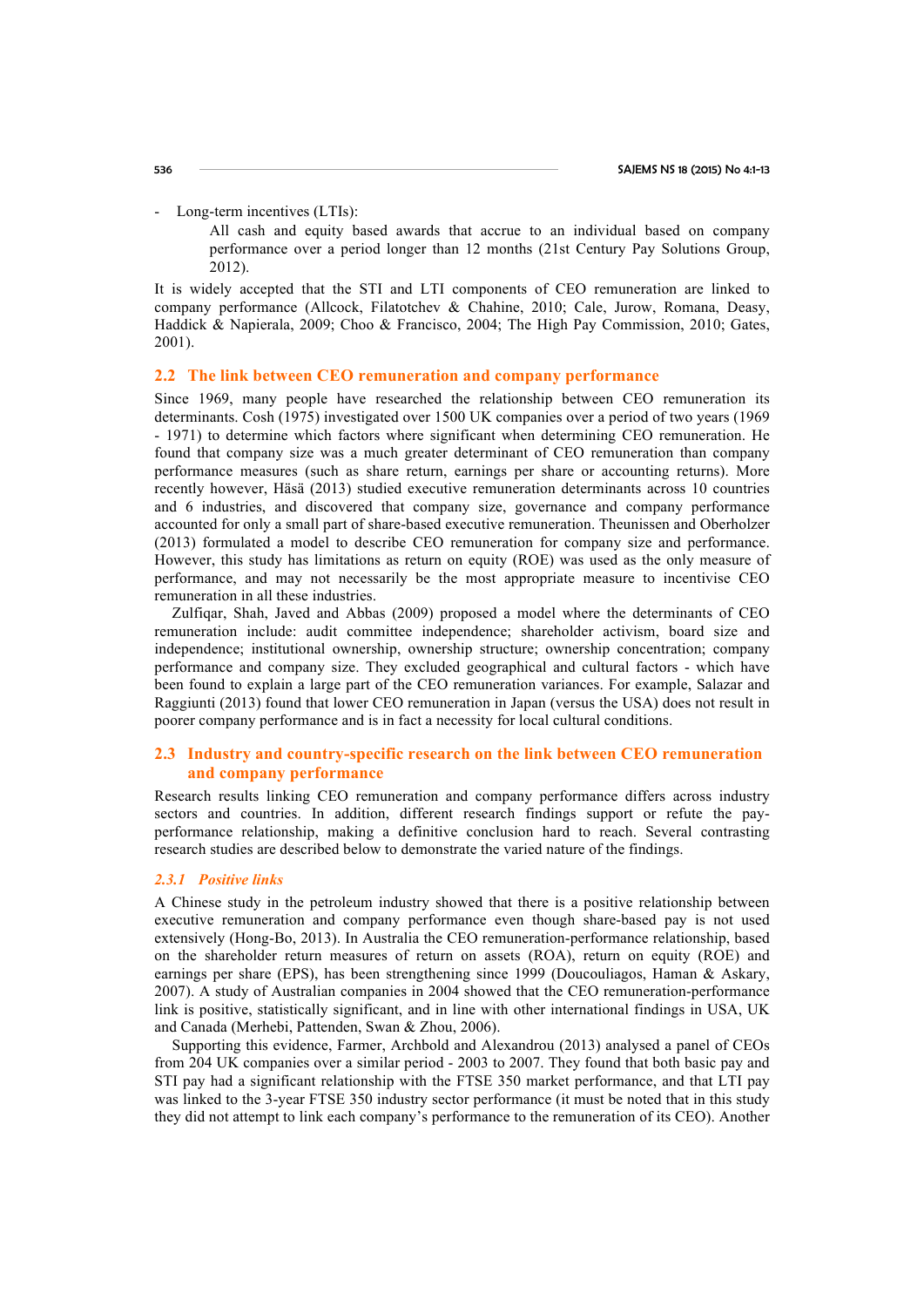#### SAJEMS NS 18 (2015) No 4:1-13 **527 12:20 12:20 12:20 12:20 12:20 12:37 537**

study of UK company panel data (1999-2005) showed a direct positive relationship between shareholder returns and CEO remuneration (Ozkan, 2011).

Extensive studies undertaken in Canada and the USA have also shown a positive link between CEO remuneration and performance. 1 397 companies in the USA were studied from 1999-2006 by Manders (2012) who found that there was a strong and positive relationship between company performance and the percentage of equity-based CEO compensation. Zhou (2010) examined 755 Canadian companies (over the period 1991 to 1995), and concluded that CEO remuneration is tied to company performance. Sheikh (2008) found a positive relationship between return on equity (ROE) and total shareholder returns (TSR) in US companies over the period 1992-2005.

Studies investigating the role between CEO remuneration and company performance have also been conducted in South Africa. Shaw (2011) found that in the South African financial sector, company performance and CEO remuneration display a favourable, positive relationship with each other. Van Blerck (2012) also found a strong, positive relationship between CEO remuneration and the South African financial sector's company performance metric, Economic Value Added (EVA).

### *2.3.2 Negative links*

An industry-specific study by Reiter, Sandoval, Brown and Pink (2009) found no relationship between CEO remuneration and the three most commonly used financial measures of performance in the hospital sector - unit cost, margins and current ratio. A study on listed Chinese logistics companies also demonstrated no linear relationship between executive remuneration and company performance when using EPS and ROE as performance metrics (Fang, Ya-xuan & Hui, 2013).

A 2010 study, specific to the UK financial sector, found no positive relationship between CEO remuneration and company performance (Shiwakoti, 2012). A study conducted by Cooper, Gulen and Rau (2009) indicated that over a period of time, long-term incentive pay does not necessarily result in higher stock price. Laux and Laux (2009) also found that an increase in CEO remuneration does not necessarily increase earnings management for US listed companies.

In Brazil a study by Krauter and de Sousa (2013) showed that, for the period 2006 – 2007, there was not a significant relationship between executive compensation and corporate financial performance of sales growth and ROE. Bradley (2011) performed a study, over a period of 5 years, on the largest 40 companies on the Johannesburg Stock Exchange and found that there was no relationship between CEO remuneration and return on equity (ROE), return on assets (ROA) and earnings per share (EPS).

It is clear that research conducted to support the link of CEO remuneration to company performance metrics is not definitive, and that the results vary depending on the country, industry sector, and the selected performance metrics. The research conducted in South Africa (Van Blerk, 2012; Shaw, 2011; Bradley 2011) shows a similar trend of varied results.

Very few studies have focused on using an accurate and accepted methodology to value the long-term component of CEO remuneration and determine the link to company performance. In addition, most studies did not check for serial correlation, joint significance and causality in the relationship.

In almost all of the studies, the measurement of CEO remuneration used actual CEO remuneration rather than the expected long term component of the CEO remuneration based on company performance. The actual payouts to executives may not coincide with the expected value, as the CEO can decide when to receive the payouts after they become payable to him/her. For example, a CEO may have shares allocated to him in 2008 that vest (payout) in 2011 to the value of \$1 million. He may opt to only cash them in 2016 (five years later) and this amount would be reported as remuneration to the CEO in that year. The company performance may have been good in 2011 (when the vesting occurred) whilst it may be poor in 2016 when the payout actually occurred. This would then result in a poor pay to performance link. This confirms the conclusion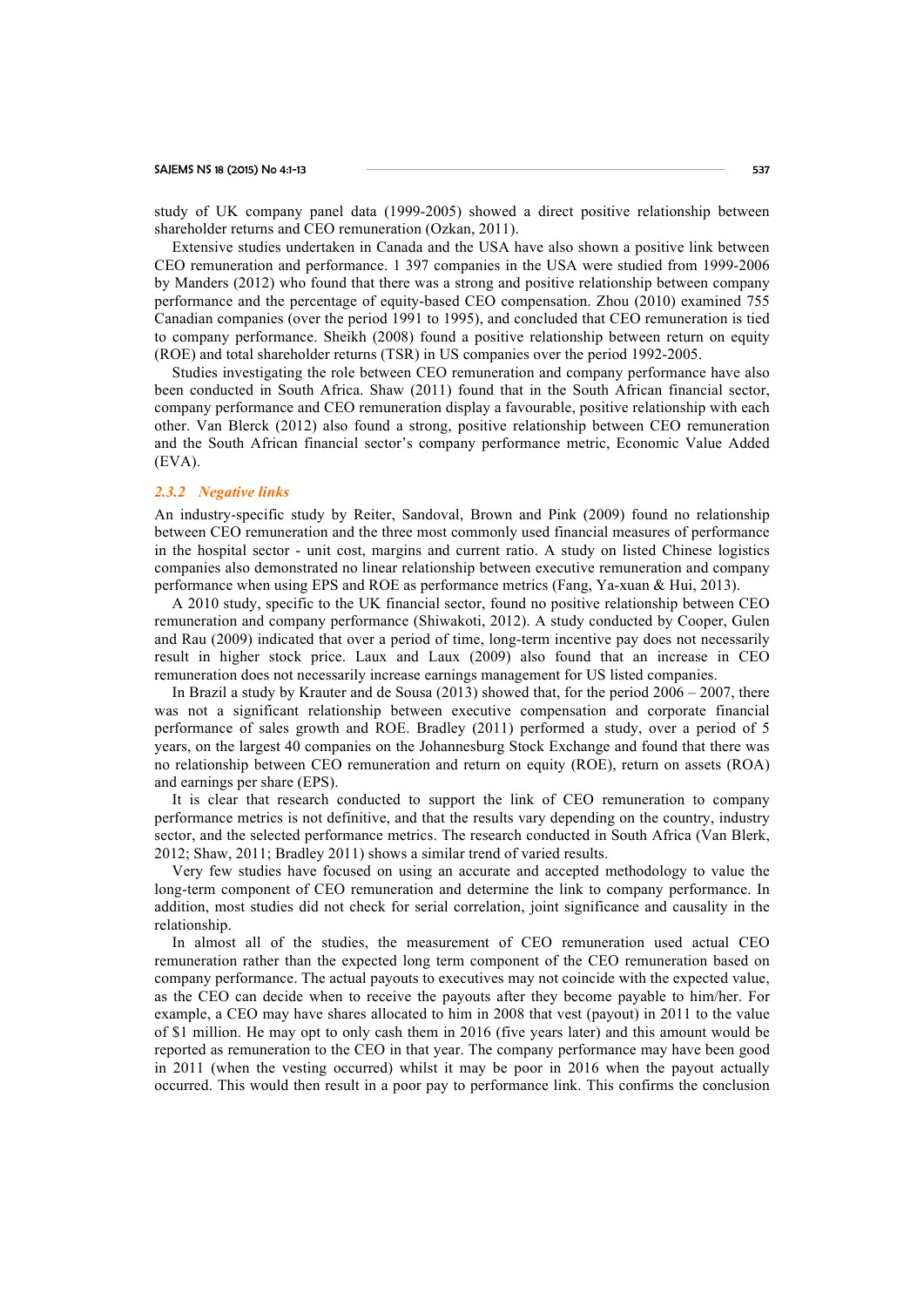that the tenuous relationship between CEO remuneration and company performance is a function of *how* the CEO remuneration is measured rather than the relationship itself (Farmer, 2008).

Black Scholes is a sound, thorough methodology that overcomes this issue as it values the expected long-term value of a share based allocation at its future vesting or payout points. The studies that used this methodology are limited to that by Essopp (2013) and Lilling (2006). Both these studies found a positive and significant relationship between CEO remuneration and company performance.

# **2.4 Measures of company performance**

The GEO Global Equity Insights (2013) study focused on the prevalence of measures of company performance in 133 companies across 13 countries and 10 industries. The results of this study are presented in Table 1 below (Anderson, Gohm & Kramarsch, 2013).

| GEO Giobal Equity Insights 2013 company performance measures percentage prevalence |              |               |            |  |  |
|------------------------------------------------------------------------------------|--------------|---------------|------------|--|--|
| Performance measures                                                               | <b>Total</b> | <b>Europe</b> | <b>USA</b> |  |  |
| Share price/TSR                                                                    | 26%          | 33%           | 20%        |  |  |
| Profit/earnings                                                                    | 17%          | 12%           | 21%        |  |  |
| <b>EPS</b>                                                                         | 15%          | 17%           | 13%        |  |  |
| Return on capital                                                                  | 11%          | 12%           | 11%        |  |  |
| Cash flow                                                                          | 9%           | 11%           | 8%         |  |  |
| Sales/revenue                                                                      | 8%           | 5%            | 10%        |  |  |
| Return on sales                                                                    | 3%           | 3%            | 3%         |  |  |
| Economic value added                                                               | 3%           | 3%            | 3%         |  |  |
| Other financial measures                                                           | 6%           | 2%            | 9%         |  |  |
| Other non-financial measures                                                       | 2%           | 2%            | 2%         |  |  |
| TOTAL                                                                              | 100%         | 100%          | 100%       |  |  |

**Table 1** GEO Global Equity Insights 2013 company performance measures percentage prevalence

*Source: Anderson et al. (2013)*

Ernst & Young's (2013) survey results on *Remuneration governance in South Africa* (Table 2) describe remuneration trends for the previous year. The key indicators of performance are an aggregate for all industries and are similar for both short-term and long-term incentives. This means that the link to CEO remuneration may be tenuous when aggregate indicators are used.

This study identifies key indicators that have a strong relationship with CEO remuneration for a particular industry.

| 10<br>ı<br>.,<br>۰. |  |
|---------------------|--|
|---------------------|--|

Key performance metrics for short-term and long-term incentives in South Africa

| <b>Performance measures</b>  | <b>STI</b> | LTI  |
|------------------------------|------------|------|
| Profit (EBIT, EBITDA)        | 26%        | 25%  |
| Headline EPS                 | 9%         | 13%  |
| Return on capital            | 11%        | 12%  |
| Share price/TSR              | 4%         | 12%  |
| Sales/revenue                | 11%        | 10%  |
| <b>EPS</b>                   | 6%         | 8%   |
| Other non-financial measures | 13%        | 7%   |
| Cash flow                    | 10%        | 5%   |
| Economic value added         | 4%         | 5%   |
| Other financial measures     | 6%         | 3%   |
| None                         | 0%         | 2%   |
| <b>TOTAL</b>                 | 100%       | 100% |

*Source: Ernst & Young (2013)*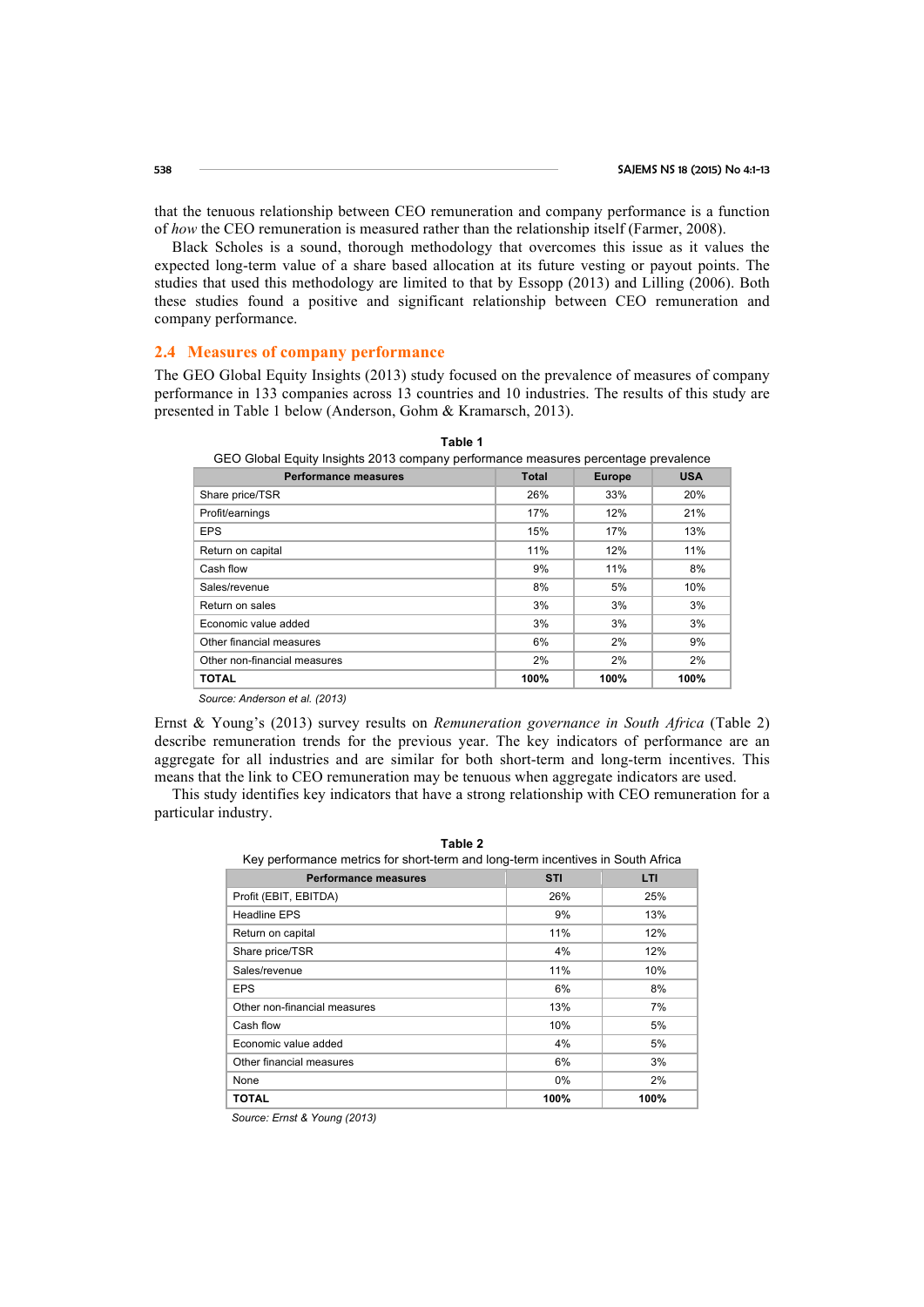# **3 Research hypotheses**

The following research hypotheses were made:

Hypothesis 1: There is a statistically significant correlation between LTI CEO remuneration and company performance measures for different industries;

Hypothesis 2: The financial indicators differ by industry for the statistically significant correlation between LTI CEO remuneration and company performance measures.

It is proposed that the validity of these hypotheses will help to describe the relationship between CEO remuneration and company performance in different South African industries.

These hypotheses may imply that the principle-agent theory (Agency theory) is more effective in certain industries than others. Agency theory is however the most widely accepted and relevant theory to describe the CEO remuneration link to performance.

# *Agency theory*

Currently there are eleven accepted theories explaining the determination of CEO remuneration.

Five of these theories are linked to company performance and rely on Agency theory for justification (Berle & Gardiner, 1932).

Agency theory postulates that the separation of ownership and control leads to two distinct sets of factors in the organisation; the principle (or shareholder), and the agent (who acts as a manager for the principle – in this case, the CEO). The literature notes that agents consistently act in a manner that promotes self-interest and are said to be 'rent seeking', claiming greater pay while working less. Clearly this arrangement will not satisfy the principle's desire for profit maximisation (O'Reilly & Main, 2010). The principle-agent conflict is further exacerbated by the fact that the various actors experience differing levels of risk.

It is unlikely that the CEO will ever experience the same risk as shareholders without pledging his or her own capital, and shareholders typically employ agents so that they can focus on running the business from a pragmatic perspective, free of the emotional burden that investor risk creates (O'Reilly & Main, 2010).

The Efficiency Wage theory (Stiglitz, 1981) states that CEOs are paid premiums (incentive pay) for improved productivity which, in turn, pays for the incentives.

The Marginal Productivity theory postulates that the CEO should receive compensation based on value-add and that monitoring of CEO performance is related asymptotically to company performance (Gomez-Mejia, Balkin & Cardy, 1995).

Tournament theory (Lazear & Rosen, 1981) describes tournament type behaviour - where if the gap in pay to the next level is big enough and the employee believes that they can get promoted, they are motivated to work hard to get the promotion, and there is a resulting performance increase (Kubo & Saito, 2008).

The Pay Compression hypothesis (Lazear, 1989) describes the theory where the pay difference between employees may be smaller than the productivity difference - thus leading to higher performance.

# **4 Research design and objectives**

The research methodology used quantitative and empirical analytical research to establish the relationship of the hypotheses. A longitudinal study was used to determine the key components of each company's CEO remuneration and performance, and measure the relationships between CEO remuneration and metrics of company performance for each full financial year for the period 2003- 2012.

The research design provided a comprehensive framework using:

• the quantitative approach (using regression and ordinary least squares (OLS) analysis (Strathclyde University, 2014) to determine the statistically significant correlation between CEO remuneration and measures of company performance;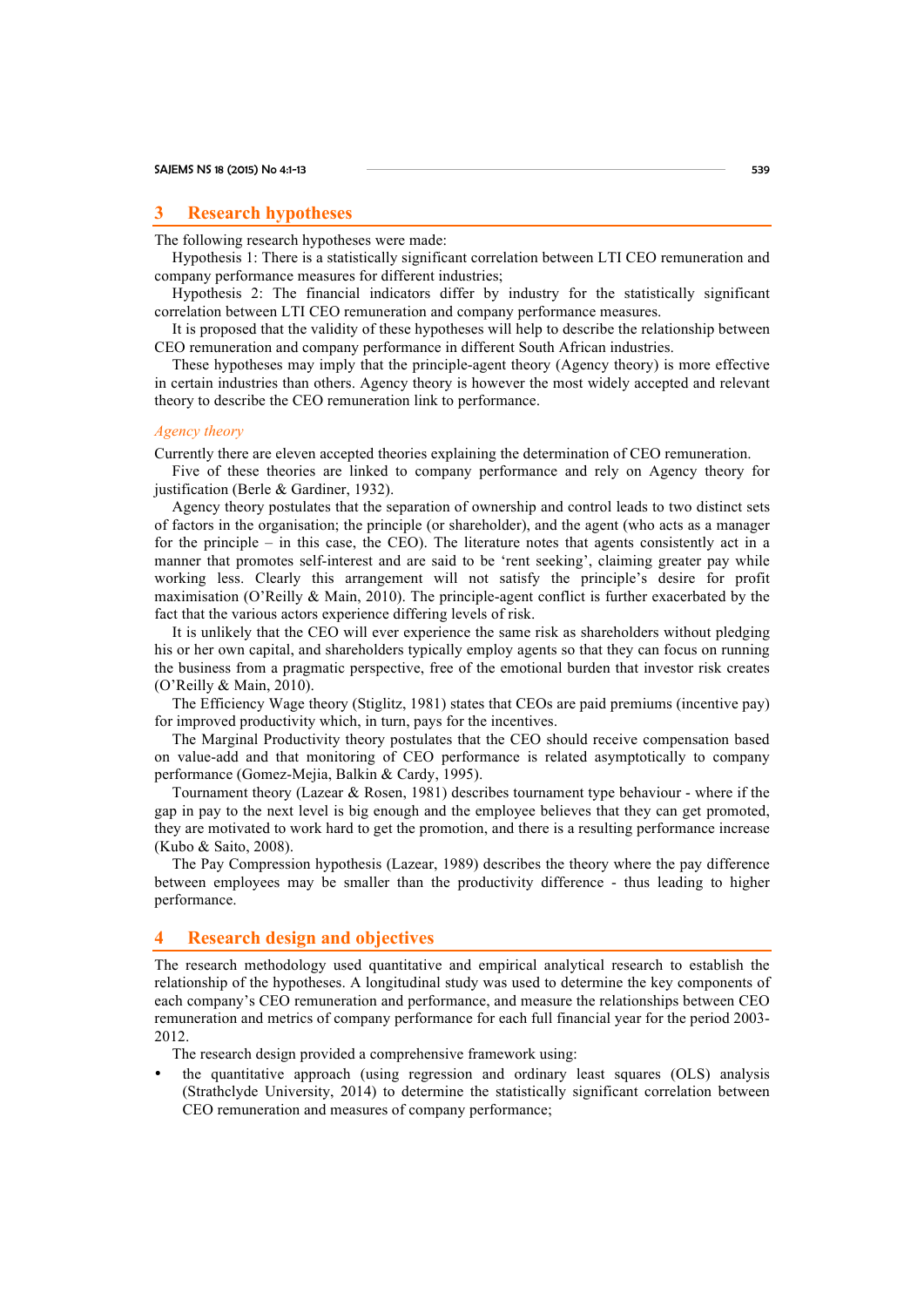- time series analysis and panel data regression (Baltagi, 2008) to determine the suitability of the performance measures for CEO's by industry or the extent to which they are applicable;
- the development of descriptive trends in the longitudinal data to identify any observations.

The data set used in this analysis consisted of the entire remuneration database from all 254 JSE listed companies for the period 2008 to 2012. The sample group changes from year to year but in all years, companies that were present in every year of the complete sample group were used. No sampling within this group occurred. The data was obtained from a private company called McGregor BFA that captures statistics from all listed South African companies' annual financial and remuneration reports.

The LTI portion of CEO remuneration is used as the dependent variable. Essop (2013) made use of a similar methodology, using a Black Scholes model to calculate the value of the share options available to each executive. The chief difference in this analysis however, is that the LTI is used as the focus (dependent variable) in this study whereas Essop (2013) used the LTI as a component of total earnings. The importance of this is that the pay-performance link should not be diluted by fixed pay.

In order to calculate the company volatilities for the Black Scholes evaluation of the long-term portion of the CEO remuneration for the years 2008-2012, the data for the preceding 5 years was also required (2003–2007). Using company volatilities distinguishes this study from previous studies that used industry volatilities (Essop, 2013; Lilling, 2006).

The long-term portion of CEO remuneration is the CEO's expected annualised value of the LTI scheme after a specified number of years (in this case, after 3 years). This value is determined using a Black Scholes model, making use of the actual volatility of each company's share price over the 5 years leading up to the year in which the long-term portion of CEO remuneration was calculated.

The value of a call option (based on the original Black Scholes model) has been described as a function of five parameters (Chriss, 1997):

 $CB-S = f(S, \delta^2, X, T, r_f)$ 

- $S =$  the price of the underlying asset (in this project the underlying asset is stock)
- $\delta^2$  = the instantaneous variance of the asset returns (share price volatility)
- $X =$  the exercise price
- $T =$  the time to vesting in days
- $r_f$  = the Risk Free Rate

The following assumptions have been used in developing valuation models for options (Chriss, 1997):

- 1) The rate of return on the stock follows a lognormal distribution. This means that the logarithm of 1 plus the rate of return follows the normal, or bell-shaped, curve. (The assumption ensures continuous trading - the stock rate of return distribution is continuous.)
- 2) The risk-free rate and variance of the return on the stock are constant throughout the option's life. (The two variables are non-stochastic.)
- 3) There are no taxes or transaction costs.
- 4) The stock pays no dividends. (This assumption ensures no jumps in the stock price. It is well known that the stock price falls by approximately the amount of the dividend on the exdividend date.)
- 5) The calls are European, which does not allow for early exercise.

LTI data shows full value shares or share appreciation units with a strike price. When exploring the possible model specifications detailed in Equations 1 to 3, Essop's research (2013) was used as the benchmark model, yielding an attractive result (which was also cited by Bradley (2011) showing that dummy variables for industry were significant in the models and that industry had a role to play in determining executive remuneration.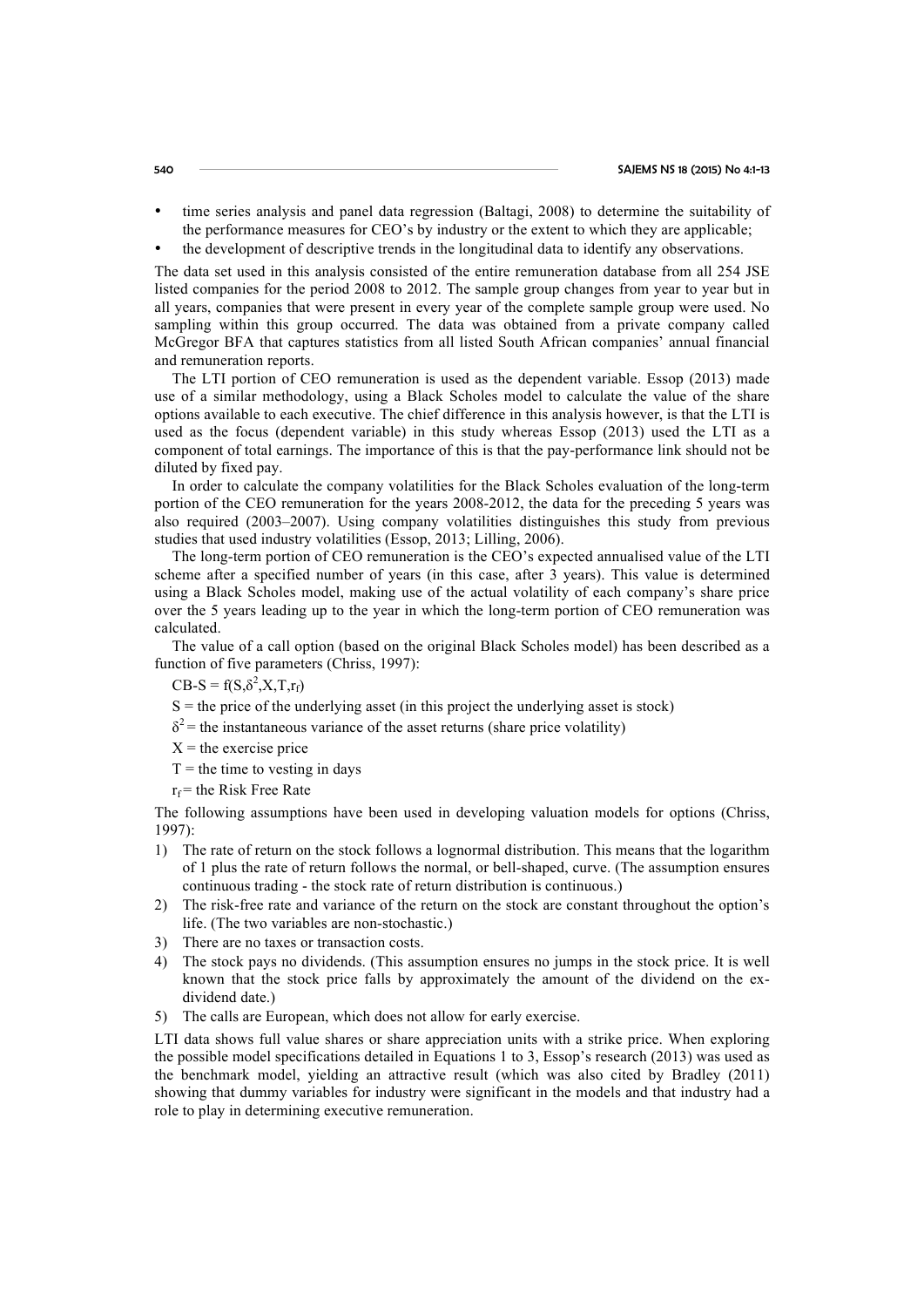#### SAJEMS NS 18 (2015) No 4:1-13 **541 12.2 541 541 541**

This analysis focuses only on CEOs (rather than on all executives) and attempts rather to find which performance variables are most relevant in each industry. Essop (2013) did not apply a time lag to the performance variables being analysed, whereas Bradley (2011) included a time lag in the performance variable. Intuitively, Bradley's view makes more sense, as one would expect this year's share based incentive allocations to be based on last year's performance.

When analysing variable pay, Bradley (2011) makes use of actual payout data. This type of analysis can be quite misleading if one is searching for a link between pay and performance, as these shares may have vested 10 years ago and are only now being paid out. This analysis therefore follows Essop's (2013) methodology (using a Black Scholes model to calculate the realisable LTI value of a CEO's shares) which is far more appropriate when researching a link between remuneration and performance.

Three equations were postulated, based on variables where a relationship between different performance measures and the long-term portion of CEO remuneration (lagged by one year), was found to be present in previous studies. Additional variables were considered but were excluded if there was no relationship present.

Since each of the six industries was heterogeneous, these three equations were tested in order to allow for differences across the model specification in each industry.

The three equations used were as follows:

#### *Equation 1:*

LONG-TERM PORTION OF CEO REMUNERATION<sub>it</sub> =  $C_{it}$  + PERFORMANCE<sub>it</sub>(-1) + TGP<sub>it</sub> + INDUSTRY\_GDP\_GROWTH $_{it}$  + TURNOVER $_{it}$  + SHARE\_PRICE $_{it}$ 

#### *Equation 2:*

LONG-TERM PORTION OF CEO REMUNERATION<sub>it</sub> =  $C_{it}$  + PERFORMANCE<sub>it</sub>(-1) + INDUSTRY\_GDP\_GROWTH $_{it}$  + TURNOVER $_{it}$  + SHARE\_PRICE $_{it}$ 

#### *Equation 3:*

LONG-TERM PORTION OF CEO REMUNERATION<sub>it</sub> =  $C_{it}$  + PERFORMANCE<sub>it</sub>(-1) + TGP<sub>it</sub> + TURNOVER $_{it}$  + SHARE\_PRICE $_{it}$ 

The performance variables tested in each industry are as follows:

Capital Employed, Change in Capital Employed, Change in Fixed Assets, Change in Turnover, Dividend per Share, EBITDA, Fixed Assets, Headline EPS, Profits After Interest Tax, Profits After Interest Tax, Share Price Change and Total Shareholder Return.

Both accounting-based and market-based measures have been used in order to measure company performance in this analysis. These are the most common performance variables featured in the *Remuneration governance in South Africa* survey by Ernst & Young (2013).

The four control variables used in the models (all of which are used in Equation 1) were included to control the model for external effects.

It could be questioned why the model utilises share price data, and not share return data. The shareholder will value both their return on investment and the performance of the company relative to the market. For example, share price increases of say 20 per cent in one year might appear good but if the market or industry average increase was 30 per cent, then it is clear that the CEO has actually performed poorly. In this study we have accommodated the change in share price (return) over the five year period in addition to looking at share returns (including dividend per share). We have also controlled for industry effects (relative to industry average returns) by using industry GDP growth as a control variable.

Once the result of each equation for each industry had been generated, each industry's output was analysed. Interpretation was made based on six specific criteria.

1) Firstly, we expected that if there was a relationship between the long-term portion of CEO remuneration and company performance, that the relationship would be positive. If the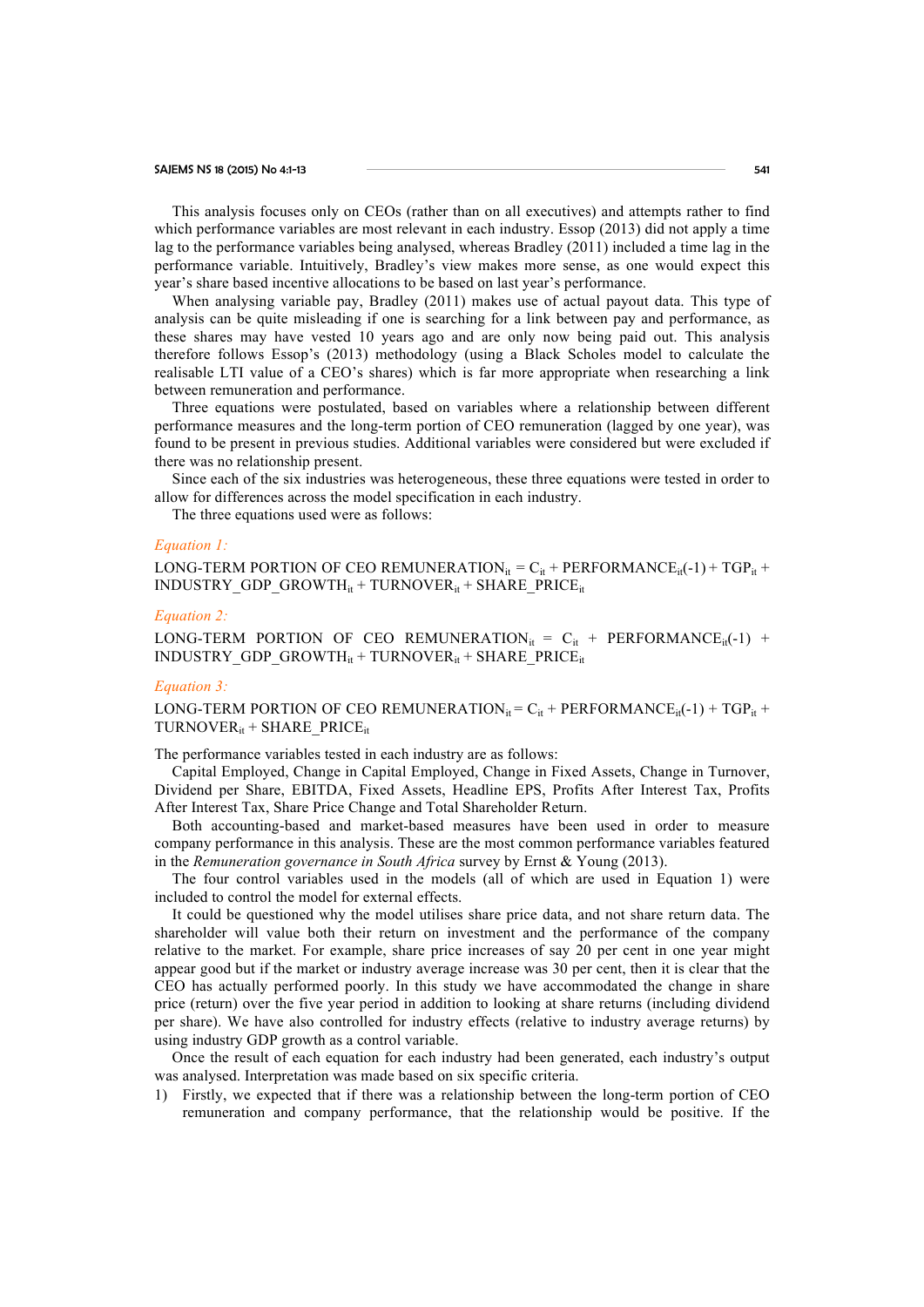relationship was positive, we tested for significance at a 5 per cent level (p-value  $< 0.05$ ).

- 2) We then tested for serial correlation (the correlation of a time series with its own past and future values) using the Durbin-Watson test statistic and the Durbin-Watson statistical tables. These tests were performed using a 5 per cent level of significance.
- 3) We tested whether the model variables were jointly significant in determining the dependent variable (LTI portion of CEO remuneration). The F-statistic was used to determine this, with a  $p$ -value  $\leq 0.05$  stating that the independent variables (company performance metrics) were jointly significant in determining the value of the LTI portion of CEO remuneration.
- 4) Having determined these positive relationships, we then tested whether a large part of the variation in the dependent variables was explained by the independent variables (company performance metrics), as well as by the four control variables TGP, turnover and share price. We did this using the adjusted R-squared value.
- 5) Finally, we tested whether pairwise Granger causality existed between the long-term portion of CEO remuneration and the performance variable.
- 6) The industries which were analysed have been grouped into six categories as depicted in appendix 1.

Social Services as an industry was omitted from the study as insufficient data were available.

# **5 Results and discussion**

Each industry analysis contains 4 tables, each tabling a set of results for one of the equations plus the causality test. The test is stated on the Y axis and the performance metric tested is stated on the X axis.

The results are colour coded:

- A grey background indicates a positive result  $-$  i.e., it contains information which supports the argument that there is a relationship between long-term portion of CEO remuneration and that particular performance metric.
- A black background indicates an inconclusive result.
- A negative result contains no shading.

An inconclusive Durbin-Watson test statistic for an equation means that a serial correlation cannot be proved or disproved.

The national industry is presented and discussed in detail whilst the other industries' conclusive results are presented and discussed.

# **5.1 National industry**

In equations 1, 2 and 3 (Tables 3, 4 and 5, respectively), Profits After Interest and Tax and Earnings Before Interest, Tax, Depreciation and Amortisation (EBITDA) are the only two independent variables (company performance metrics) which display a consistently positive and significant relationship with the dependent variable (LTI portion of CEO remuneration). In Equation 1 (Table 3), these relationships are highly significant at more than a 1 per cent level. There is also joint significance of the independent variables at a national level.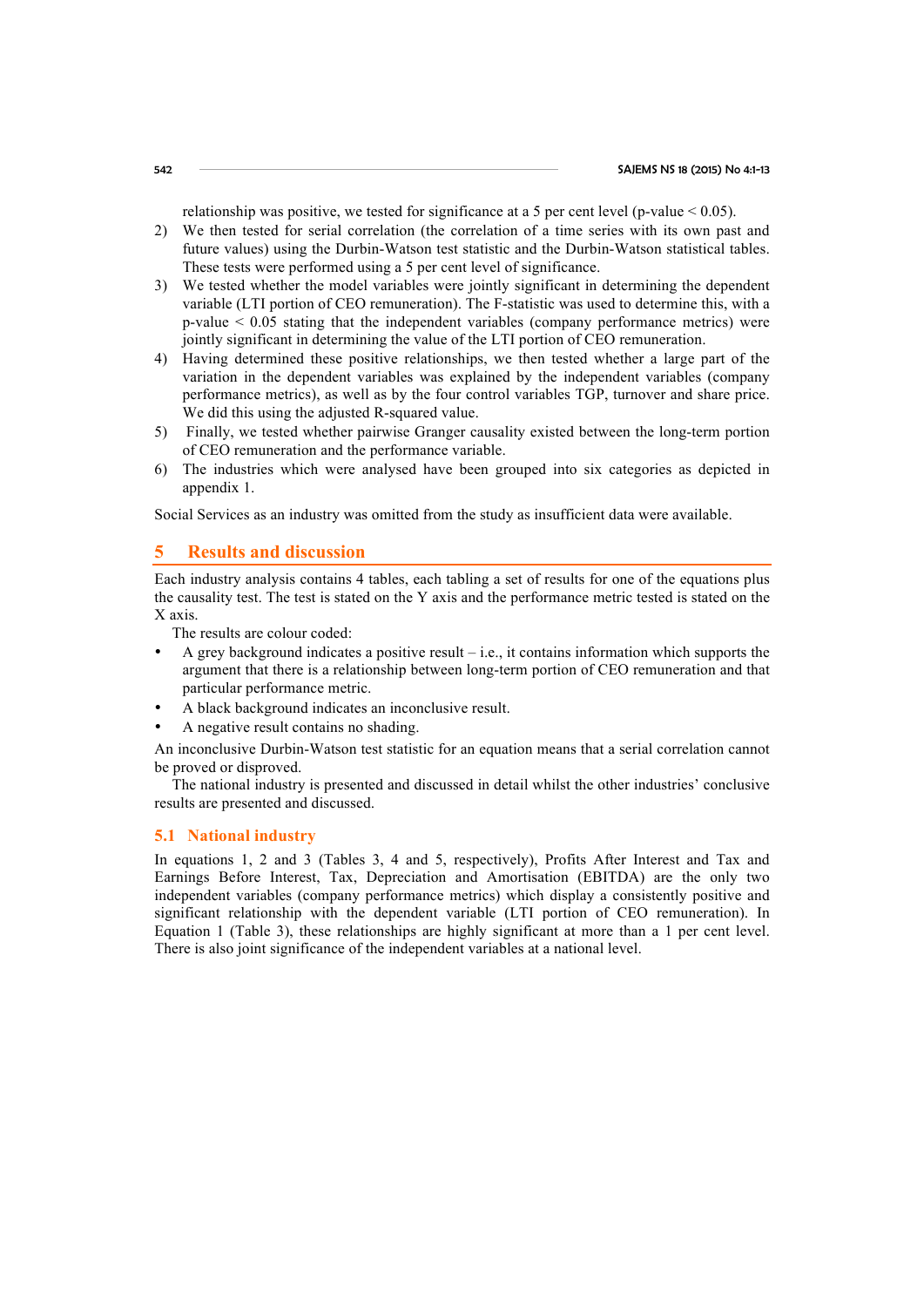| Results of the national regression using Equation 1      |                      |                               |                                          |                           |                                  |                                    |                      |                      |                                                  |                                    |                                       |
|----------------------------------------------------------|----------------------|-------------------------------|------------------------------------------|---------------------------|----------------------------------|------------------------------------|----------------------|----------------------|--------------------------------------------------|------------------------------------|---------------------------------------|
| <b>Equation 1</b>                                        | employed<br>Capital  | capital<br>employed<br>Change | in fixed<br>$\bullet$<br>Chang<br>assets | Ξ<br>Change i<br>turnover | per<br><b>Dividends</b><br>share | EBITDA                             | Fixed assets         | EPS<br>Headline      | tax<br>after<br>οŏ<br><b>interest</b><br>Profits | in share<br><b>Change</b><br>price | shareholder<br>return<br><b>Total</b> |
| <b>Positive coefficient</b>                              | $\ddot{}$            |                               | $\ddot{}$                                |                           |                                  | $\ddot{}$                          | $\ddot{}$            |                      | $\ddot{}$                                        | $+$                                | $\ddot{}$                             |
| Significance of<br>performance<br>variable's coefficient | 0.557                | 0.862                         | 0.936                                    | 0.746                     | 0.011                            | 0.000                              | 0.244                | 0.36                 | 0.001                                            | 0.529                              | 0.5899                                |
| Serial correlation                                       | <b>No</b><br>(1.977) | <b>No</b><br>(1.936)          | <b>No</b><br>(1.943)                     | <b>No</b><br>(1.964)      | <b>No</b><br>(1.928)             | $\mathsf{I}/\mathsf{C}$<br>(1.737) | <b>No</b><br>(1.944) | <b>No</b><br>(1.965) | <b>No</b><br>(1.842)                             | <b>No</b><br>(1.928)               | <b>No</b><br>(1.929)                  |
| Jointly significant                                      | Yes<br>(0.000)       | Yes<br>(0.000)                | Yes<br>(0.000)                           | Yes<br>(0.000)            | Yes<br>(0.000)                   | Yes<br>(0.000)                     | Yes<br>(0.000)       | Yes<br>(0.000)       | Yes<br>(0.000)                                   | <b>Yes</b><br>(0.000)              | <b>Yes</b><br>(0.000)                 |
| <b>Adjusted R-square</b>                                 | 0.35                 | 0.37                          | 0.37                                     | 0.35                      | 0.37                             | 0.35                               | 0.34                 | 0.36                 | 0.35                                             | 0.37                               | 0.37                                  |

**Table 3**

**Table 4** Results of the national regression using Equation 2

| <b>Equation 2</b>                                        | employed<br>Capital | capital<br>.=<br>요<br>nge<br>employ<br>효<br>$\mathbf c$ | fixed<br>Ξ<br>Change<br>lassets | 르<br>turnove<br>nge<br><b>na</b><br>$\mathbf c$ | per<br><b>Dividends</b><br>share | EBITDA         | assets<br>Fixed       | EPS<br>Headline | tax<br>after<br>οŏ<br>res<br>rofits<br>inter<br>$\sim$ | share<br>르.<br>Change<br>price | hareholder<br>$\boldsymbol{\omega}$<br>Total<br>retur |
|----------------------------------------------------------|---------------------|---------------------------------------------------------|---------------------------------|-------------------------------------------------|----------------------------------|----------------|-----------------------|-----------------|--------------------------------------------------------|--------------------------------|-------------------------------------------------------|
| <b>Positive coefficient</b>                              | $+$                 |                                                         |                                 | $+$                                             |                                  | $\ddot{}$      | $+$                   |                 | $\ddot{}$                                              | $\ddot{}$                      | $\ddot{}$                                             |
| Significance of<br>performance<br>variable's coefficient | 0.043               | 0.063                                                   | 0.982                           | 0.980                                           | 0.081                            | 0.000          | 0.002                 | 0.166           | 0.046                                                  | 0.152                          | 0.162                                                 |
| <b>Serial correlation</b>                                | Yes<br>(1.330)      | Yes<br>(1.331)                                          | Yes<br>(1.336)                  | Yes<br>(1.324)                                  | Yes<br>(1.248)                   | Yes<br>(1.192) | Yes<br>(1.269)        | Yes<br>(1.249)  | Yes<br>(1.274)                                         | Yes<br>(1.333)                 | Yes<br>(1.333)                                        |
| Jointly significant                                      | Yes<br>(0.000)      | Yes<br>(0.000)                                          | Yes<br>(0.000)                  | Yes<br>(0.000)                                  | Yes<br>(0.000)                   | Yes<br>(0.000) | <b>Yes</b><br>(0.000) | Yes<br>(0.000)  | <b>Yes</b><br>(0.000)                                  | Yes<br>(0.000)                 | Yes<br>(0.000)                                        |
| <b>Adjusted R-square</b>                                 | 0.03                | 0.03                                                    | 0.03                            | 0.03                                            | 0.05                             | 0.06           | 0.04                  | 0.05            | 0.04                                                   | 0.03                           | 0.03                                                  |

| Results of the national regression using Equation 3      |                      |                                    |                                      |                          |                                  |                          |                      |                      |                                           |                                |                                 |
|----------------------------------------------------------|----------------------|------------------------------------|--------------------------------------|--------------------------|----------------------------------|--------------------------|----------------------|----------------------|-------------------------------------------|--------------------------------|---------------------------------|
| <b>Equation 3</b>                                        | employed<br>Capital  | capital<br>르<br>employed<br>Change | Ffxed<br>르.<br>9e<br>assets<br>Chang | turnover<br>Ξ.<br>Change | share<br>per<br><b>Dividends</b> | EBITDA                   | assets<br>Fixed      | EPS<br>Headline      | after interest<br>rofits<br>Xe;<br>ة - َα | share<br>르.<br>Change<br>price | shareholder<br>return<br>Total: |
| <b>Positive coefficient</b>                              | $+$                  |                                    | $\ddot{}$                            | ٠                        |                                  | $\ddot{}$                | $\ddot{}$            | ۰                    | $\ddot{}$                                 | $\ddot{}$                      | $+$                             |
| Significance of<br>performance<br>variable's coefficient | 0.063                | 0.892                              | 0.917                                | 0.690                    | 0.372                            | 0.000                    | 0.237                | 0.477                | 0.001                                     | 0.648                          | 0.713                           |
| <b>Serial correlation</b>                                | <b>No</b><br>(1.989) | <b>No</b><br>(1.948)               | <b>No</b><br>(1.954)                 | <b>No</b><br>(1.974)     | <b>No</b><br>(1.944)             | $\mathsf{IC}$<br>(1.740) | <b>No</b><br>(1.954) | <b>No</b><br>(1.973) | <b>No</b><br>(1.848)                      | <b>No</b><br>(1.942)           | <b>No</b><br>(1.943)            |
| Jointly significant                                      | Yes<br>(0.000)       | Yes<br>(0.000)                     | Yes<br>(0.000)                       | Yes<br>(0.000)           | Yes<br>(0.000)                   | Yes<br>(0.000)           | Yes<br>(0.000)       | Yes<br>(0.000)       | Yes<br>(0.000)                            | Yes<br>(0.000)                 | <b>Yes</b><br>(0.000)           |
| <b>Adjusted R-square</b>                                 | 0.35                 | 0.37                               | 0.37                                 | 0.35                     | 0.37                             | 0.35                     | 0.34                 | 0.36                 | 0.35                                      | 0.37                           | 0.37                            |

**Table 5**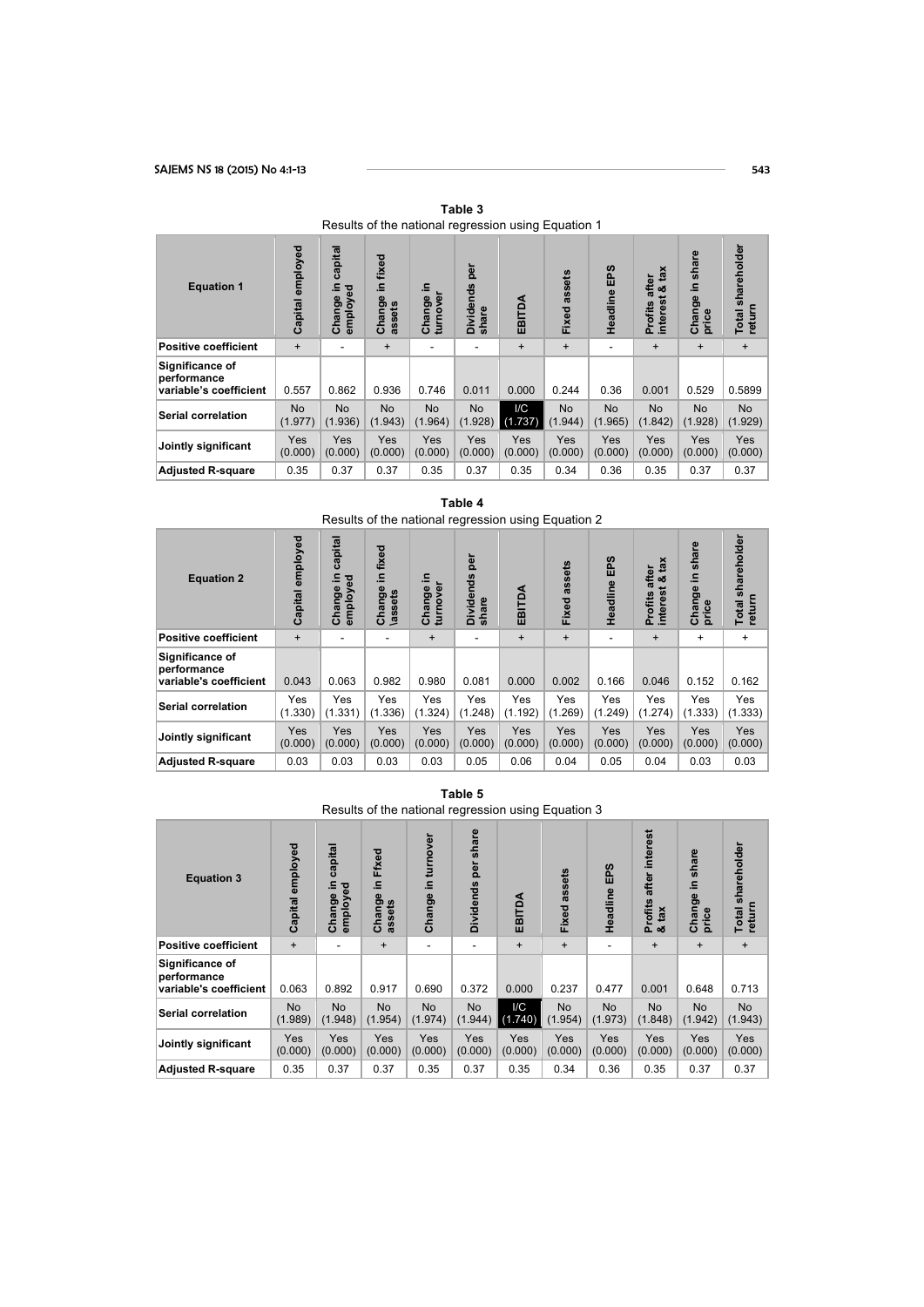|                       |                     |                                                 |                                                                |                                  | portion of CEO remuneration      |               |                 |                        |                                              |                                                         |                                      |
|-----------------------|---------------------|-------------------------------------------------|----------------------------------------------------------------|----------------------------------|----------------------------------|---------------|-----------------|------------------------|----------------------------------------------|---------------------------------------------------------|--------------------------------------|
| <b>Causality test</b> | employed<br>Capital | capital<br>ъ<br>కి<br>$\circ$<br>empi<br>α<br>ㅎ | fixed<br>르<br>မှိ မျ<br>Chan<br>$\ddot{\mathbf{c}}$<br>ø,<br>æ | 눕<br>ة<br>E<br>⋾<br>르.<br>Change | share<br>per<br><b>Dividends</b> | å<br>찂        | assets<br>Fixed | <b>EPS</b><br>Headline | rest<br>inter<br>after<br>ofits<br>tax<br>ᄘᄚ | ၜႍ<br>sha<br>크.<br>9 <sub>o</sub><br>ă<br>Chan<br>price | <u>ab</u><br>ठ<br>œ<br>Total<br>retu |
| Long term incentive   | Yes<br>(0.03)       | No<br>(0.87)                                    | No<br>(0.84)                                                   | No<br>(0.37)                     | <b>No</b><br>(0.99)              | Yes<br>(0.00) | Yes<br>(0.00)   | Yes<br>(0.00)          | Yes<br>(0.00)                                | No<br>(0.71)                                            | No<br>(0.76)                         |

**Table 6** The pairwise Granger causality test between each performance variable and the long-term

In Equation 2 (Table 4), capital employed and fixed assets also have a positive and significant relationship with LTI the portion of CEO remuneration. However, there is serial correlation across all performance metrics. When coupled with the low adjusted R-square values, this suggests that this is not a good model for determining the LTI portion of CEO remuneration at national level.

When using Equation 1 (Table 3), the Durbin-Watson test indicates that there is no serial correlation between Profits after Interest and Tax and the LTI portion of CEO remuneration. However, we cannot disprove, or prove, serial correlation between Earnings before Interest, Tax, Depreciation and Amortisation (EBITDA) and the LTI portion of CEO remuneration when using Equation 1 (Table 3), as the Durbin-Watson test result is inconclusive.

In Equation 3 (Table 5) there is no serial correlation between any of the independent variables (company performance metrics) and the LTI portion of CEO remuneration, apart from EBITDA. In this instance, the Durbin-Watson test was inconclusive and therefore we cannot prove or disprove the presence of serial correlation.

In equations 1 and 3 (Tables 3 and 5, respectively), the adjusted R-square value is within the same range (0.34 to 0.37). This result is to be expected at a national level, and explains between 34 per cent and 37 per cent of the variation in the LTI portion of CEO remuneration. For the purpose of analysing CEO remuneration by industry however, a figure greater than 50 per cent is expected for a positive result as this will prove a more direct link exists.

Table 6 illustrates that Capital Employed, Earnings Before Interest, Tax, Depreciation and Amortisation, Fixed Assets, Headline Earnings per Share and Profits after Interest and Tax all have Granger causal relationships with the LTI portion of CEO remuneration. This implies that by viewing the previous year's value of Earnings Before Interest, Tax, Depreciation and Amortisation and/or Profits after Interest and Tax, one can make predictions about the LTI portion of CEO remuneration. Intuitively the reader may be surprised that there is no Granger causality between the LTI portion of CEO remuneration and the change in share price. The reason for this is as follows:

- 1) The majority of the shares are appreciation shares which means that if the scheme goes underwater they will not be paid out (the price is below the strike price at the time of vesting). Considering how volatile share prices were since 2008 this instability could disrupt the usual link one would expect to see if the JSE All Share was more stable.
- 2) Volatility is a large part of determining a Black Scholes value. High volatility has an upward bias in a Black Scholes model which could explain why the share price and LTI value moved at different rates.
- 3) A problem may arise that the Granger causality between two variables may be changed as the lag of a variable differs. This research used a one period lag on the performance metrics in each equation and therefore this has also been used in the Granger causality test. In other words, the test is checking if last year's share price has caused this year's realisable LTI value of CEO remuneration. The lack of Granger causality with the change in share price may be due to the structural stability of Granger causality.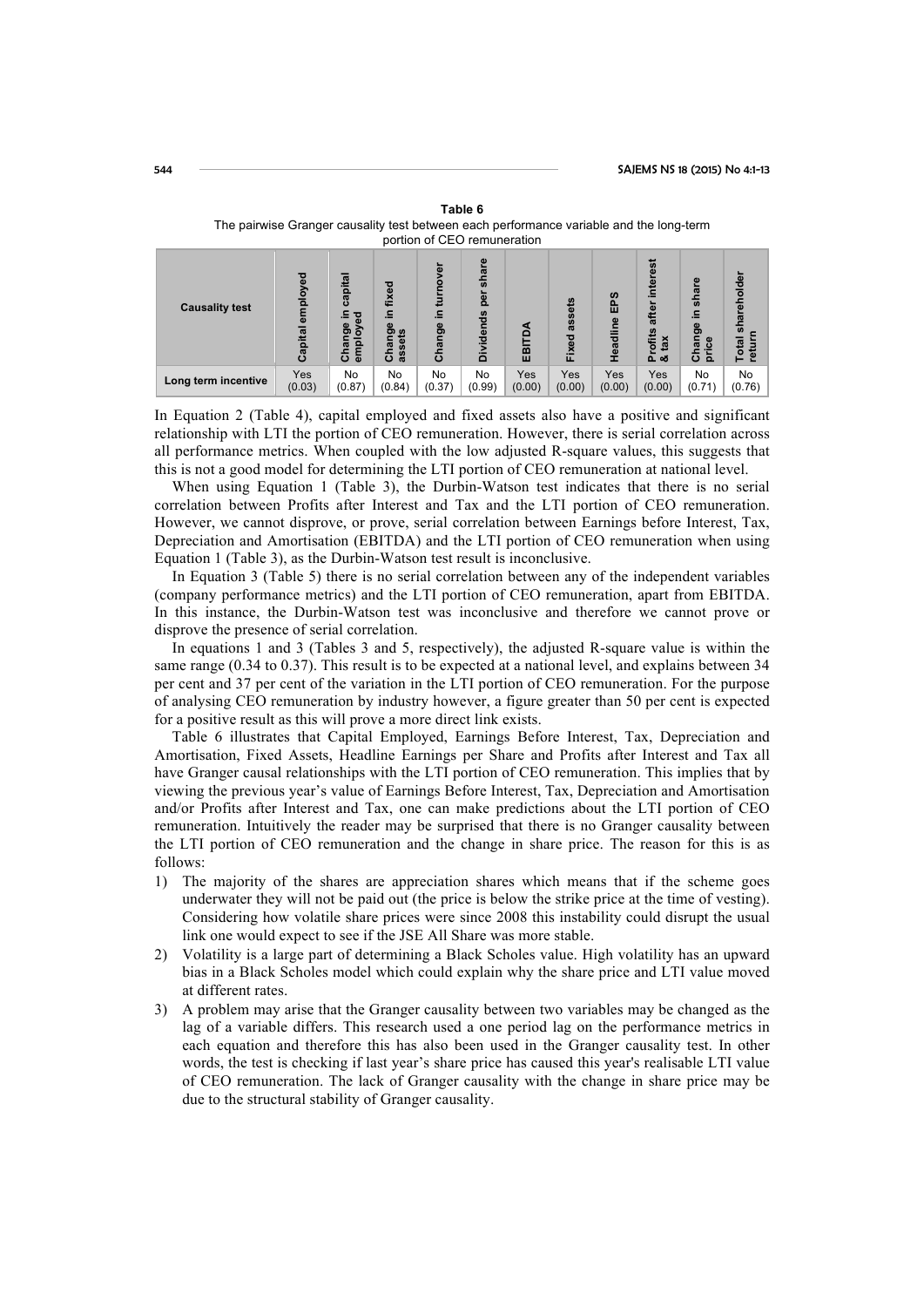This result concurs with previous studies (Hall & Liebman, 1997; Jensen & Murphy, 1990) which showed that the fortunes of CEOs are strongly related to the fortunes of the companies they manage – a 1 per cent increase in the firm's return will lead to an increase of \$43 000 in CEO remuneration.

The result supports Agency theory that if CEO remuneration is motivated through agency costs (remuneration) with the performance of the company then the CEO will act in the interests of the owners and maximise shareholder wealth.

### **5.2 Extractive industry**

Fixed Assets returned positive results for all tests when using equations 1, 2 and 3. This suggests that when ranking the eleven performance metrics tested, Fixed Assets is the most important company performance metric used to determine the LTI portion of CEO remuneration in the extractive industry. This is followed by Profits After Interest and Tax which is an important company performance metric when using equations 1 and 3, but has inconclusive serial correlation for Equation 2.

The extractive industry is highly capital-intensive and has large fixed assets. The combination of a profit measure and Fixed Assets as performance measures would deliver the return on the assets that shareholders would expect from the CEO and the business. This positive and strong correlation is supported by a study by Hong-Bo (2013) in the petroleum industry in China supporting Agency theory

# **5.3 Transformative industry**

When ranking the eleven performance metrics tested, Earnings Before Interest, Tax, Depreciation and Amortisation (EBITDA) and Profits After Interest and Tax are the most important company performance metrics used to determine the LTI portion of CEO remuneration. However it must be noted that serial correlation is present for both of these company performance metrics when using all three equations.

The transformative industry is also highly capital-intensive and has large fixed assets. CEO remuneration is linked to company performance through a combination of a profit measure and Fixed Assets to deliver the return on the assets that shareholders would expect. Once again agency theory is supported through profit returns generated by the CEO that are linked to his/her remuneration through the long-term portion of pay (Doucouliagos, Haman & Askary, 2007; Kay, 2004)

## **5.4 Distributive industry**

Capital Employed and Profits After Interest Tax are the most important company performance metrics used in determining the LTI portion of CEO remuneration although they display serial correlation.

It is no surprise that Capital Employed would be a key performance measure in this industry which revolves around infrastructure and investing in infrastructure. It is interesting to note that the profit is measured after interest. These businesses are often heavily geared because of the huge startup capital required and thus would need to take the interest burden into account as a performance measure. Bussin and Nel (2015), who found no discernible relationship between CEO remuneration and company performance, did not investigate Capital Employed as a possible performance variable.

The fact that the CEO has to deliver a return on capital employed by maximising profits (before and after tax) to increase his/her pay, supports the validity of using the Agency theory.

# **5.5 Producer services industry**

This is the only industry that has failed to produce at least one Granger causal relationship. There is no clear evidence that any of the company performance metrics have a significant relationship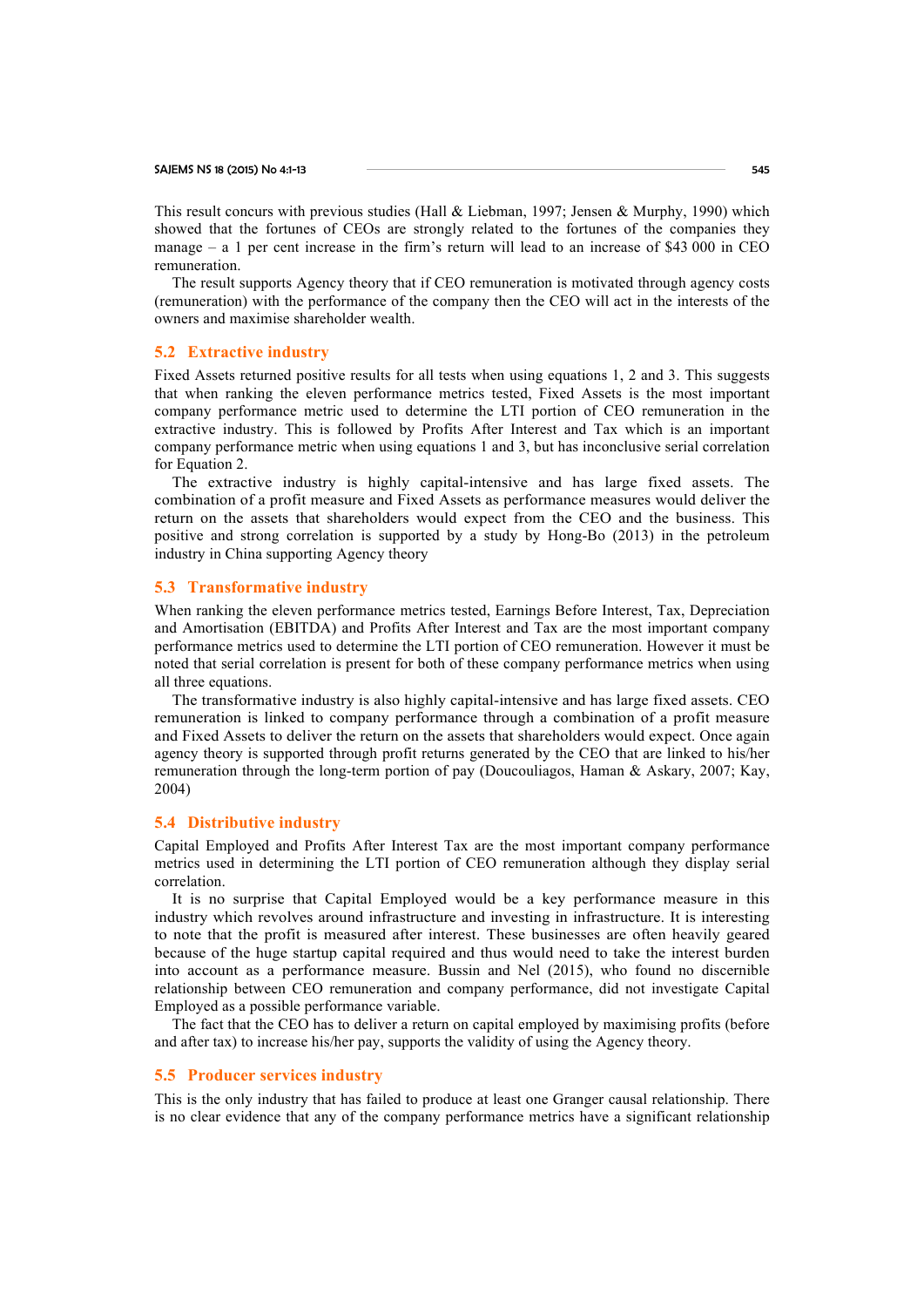with the LTI portion of CEO remuneration in the producer industry. This industry has high people costs and relatively low capital costs. A further study may look at including a 'people' performance measure (for example, the salary and wage cost) to test against. The most promising relationship exists between Change in Share Price and the LTI portion of CEO remuneration, supported by Gomez-Mejia and Tosi (1994) who concluded that CEO remuneration was linked to share price but not to any other company performance indicators. Agency theory is supported through the link to share price that should result in increased returns to shareholders and CEO remuneration over time.

### **5.6 Personal services industry**

Capital Employed is the company performance metric which showed strong evidence of a robust relationship with the LTI portion of CEO remuneration followed by Change in Share Price. There are large capital costs to start up these businesses which would necessarily mean that Capital Employed is a good measure of performance. It is not unexpected that Change in Share Price is an important performance measure for the CEO's in this industry. These businesses are driven by their share price. They are high visibility end-user services, which means that their actions are constantly scrutinised by the public and their share price is continuously affected.

These results are supported by other studies done by Kay (2004), Sheikh (2008) and Sigler and Carolina (2011) who found that a shareholder return measure was strongly linked to CEO remuneration in support of Agency theory once again.

# **6 Conclusion**

This study sought to determine whether there is a statistically significant and positive correlation between long-term portion of CEO remuneration and company performance measures for different industries and to determine which financial indicators are most significant by industry for this correlation in South African companies. The results of previous studies vary greatly, however, there appears to be consensus that there a positive relationship between CEO remuneration and company performance if shareholder return is used as a performance metric.

The link between CEO remuneration and other company performance measures appears be tenuous and inconclusive, with varied results around the world, but particularly in South Africa, where aggregate results have been used across all industries, and the performance metrics that have been used by industry may not be significant for that industry.

This study investigated the CEO remuneration-performance link by industry. Eleven performance metrics were tested across 5 industries. These metrics are reported routinely in the annual financial statements of South African companies according to International Accounting Standards (IAS). Hence this information is readily accessible, and the reporting on these company metrics is consistent and uniform.

At an industry consolidated level (national level – all industries), the profit performance variable shows the most significant relationship. This tells us that CEO remuneration is driven by profit in most profit making businesses. This is not surprising as this is the core reason for the existence of profit making business and we would expect CEO remuneration to be based on this in the long term. This is in line with Agency theory rather than managerial power theory and concurs with many similar studies done previously.

When we use the same methodology to investigate the relationship between performance measures and CEO remuneration at an Industry level, the following performance measures were found to have the most positive and significant relationship.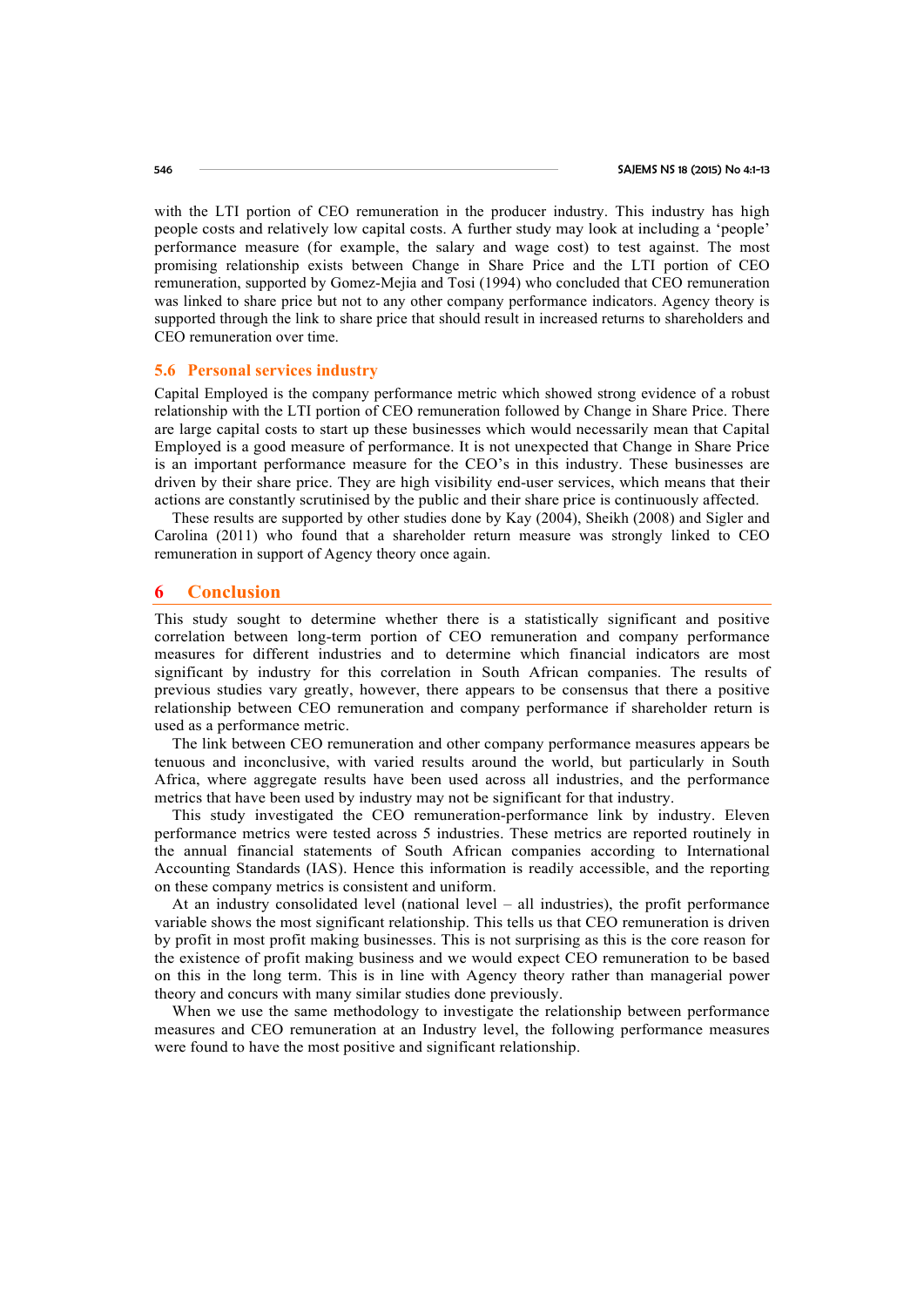| Performance variables by industry sector |                                                   |                              |                               |  |  |  |  |  |  |
|------------------------------------------|---------------------------------------------------|------------------------------|-------------------------------|--|--|--|--|--|--|
| <b>Industry</b>                          |                                                   | <b>Performance variables</b> |                               |  |  |  |  |  |  |
| Extractive                               | Earnings before interest, tax<br>and depreciation | Fixed assets                 | Profit after tax and interest |  |  |  |  |  |  |
| Transformative                           | Earnings before interest, tax<br>and depreciation | Fixed assets                 | Profit after tax and interest |  |  |  |  |  |  |
| Distributive services                    | Capital employed                                  |                              | Profit after tax and interest |  |  |  |  |  |  |
| Producer services                        |                                                   |                              |                               |  |  |  |  |  |  |
| Personal services                        | Capital employed                                  | Change in share price        | Total shareholder return      |  |  |  |  |  |  |

| Table 7                                  |  |
|------------------------------------------|--|
| Performance variables by industry sector |  |

The results are not unexpected and support Agency theory in all cases as the CEO remuneration is linked to a shareholder return measure.

We have used a lag period of one year and found significant relationships. A further study could be conducted where the lag periods are altered to include greater periods e.g. 2, 3, 4, and 5 years to see whether a better fit can be found. The long-term portion of CEO remuneration may lag company performance by a longer period - the LTI performance measures for CEOs usually run over a period of 3 to 5 years. This study assumes that the CEO remuneration is positively and significantly linked to the company's performance in the year after the performance. In light of this, the panel data set would need to be extended to cover a period of at least 10 years. This could be a difficult task in South Africa since CEO remuneration disclosure has only been required since 2010.

The value of the research is that remuneration committees and boards in South Africa now have empirical evidence to both measure and set CEO company performance measures against indicators that are positive and significant to a particular industry. These measures align with the criteria set by King III currently, but could be considered to enhance the code in the next version of King IV.

In conclusion, it should be noted that no attempt has been made to discern whether the long-term performance measures are sustainable, and therefore appropriate. CEO remuneration may have an important relationship with certain performance metrics, but this study has not focused on whether these performance metrics are the desired metrics for longterm wealth creation and sustainability. A further study could be conducted to determine which company performance metrics stakeholders would like to be significantly linked to CEO remuneration in different industries.

### **References**

<sup>21</sup>ST CENTURY PAY SOLUTIONS GROUP REMUNERATION DEFINITIONS. 2012. *21st century pay solutions group*, Johannesburg, South Africa.

<sup>21</sup>ST CENTURY PAY SOLUTIONS GROUP (PTY) LTD, 2014. *Century executive pay barometer detailing the period from July 2013–December 2013.* Johannesburg, South Africa.

ALLCOCK, D., FILATOTCHEV, I. & CHAHINE, S. 2010. Executive share ownership , experience and basic salaries : the influence on IPO share option schemes and performance. *University of Huddersfield Repository*.

ANDERSON, D., GOHM, B. & KRAMARSCH, M.H. 2013. GEO global equity insights 2013*. Global Equity Organization*, California.

BALTAGI, B.H. 2008, *Econometric analysis of panel data* (4<sup>th</sup> ed.) Wiley. Available at: http://www.amazon. com/Econometric-Analysis-Panel-Data-Baltagi/dp/0470518863 [accessed 2014-01-04].

BALTES, J. & Quinn L. 2007. *Leadership and the triple bottom line*. Centre for Creative Leadership, North America.

BEBCHUK, L.A. 2009. Executive compensation and the financial crisis. Transatlantic Corporate Governance Conference, Washington DC.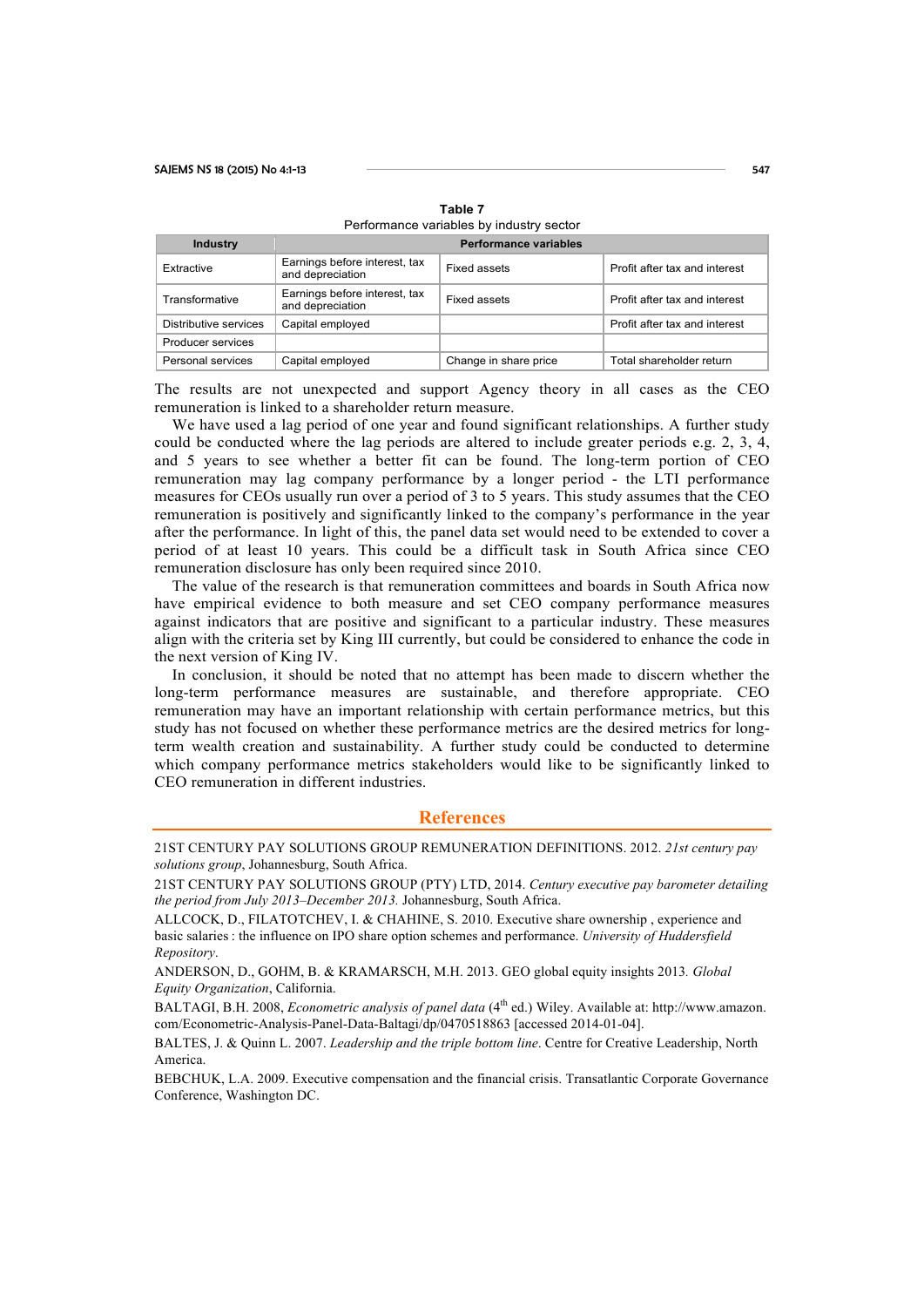BERLE, A.A. & GARDINER, C. 1932. *Means*, *the modern corporation and private property*. New York: Macmillan.

BRADLEY, S. 2011. Chief executive officer compensation and the effect on company performance in a South African context. Unpublished thesis. Rhodes University: Grahamstown.

BUSSIN, M. 2012. *The remuneration handbook for Africa*. Randburg: Knowres Publishing (Pty) Ltd. BUSSIN, M. & NEL, M. 2015. Relationship between CEO remuneration and company financial performance in the South African retail and consumer goods sector', *Acta Commercii*, 15(1), Art. #240, 11 pages. Available at: http://dx.doi.org/10.4102/ac.v15i1.240.

CALE, T., JUROW, D., ROMANA, S., DEASY, J., HADDICK, W. & NAPIERALA, N. 2009. Executive compensation: How does pay influence decisions and governance? A white paper by the Sanford C. Bernstein & Co. New York.

CHRISS, N.A. 1997. *Black-Scholes and beyond: Option pricing models*. Chicago, USA: McGraw-Hill. CHOO, F. & FRANCISCO, S. 2004. A structural equation modeling of CEO remuneration-performance relationships. *The Journal of American Academy of Business*, Cambridge, September:116-125.

COOPER, M.J., GULEN, H. & RAU, P.R. 2009, *Performance for pay? The relationship between CEO incentive compensation and future stock price performance*. Available at: http://poole.ncsu.edu/ documents/CEOPerformanceforPay\_0710.pdf [accessed 2014-03-18].

COSH, A. 1975. The remuneration of chief executives in the United Kingdom. *Economic Journal*, 85:75-94. DE WET, J. 2012. Executive compensation and the EVA and MVA performance of South African listed companies. Unpublished thesis, University of Pretoria, South Africa.

DOUCOULIAGOS, H., HAMAN, J. & ASKARY, S. 2007. Directors' remuneration and performance in Australian banking. *Corporate Governance: An International Review*, 15(6):1363-1383.

ERNST & YOUNG. 2013. *Remuneration governance in South Africa: 2013 survey results: Remuneration committees under pressure*. Available at: http://www.ey.com/Publication/vwLUAssets/Remuneration\_ Governance\_in\_South\_Africa/\$FILE/EY%202103%20Survey%20Remuneration%20Governance.pdf. [accessed 2014-01-12].

ESSOP, Z. 2013. Firm performance as a determinant of executive compensation in South Africa. Unpublished thesis. University of Johannesburg, South Africa.

FANG, Z., YA-XUAN, W. & HUI, J. 2013. Corporate governance, performance and executive pay evidence from listed Chinese logistics companies. In *2013 International Conference on Management Science and Engineering 20th Annual Conference Proceedings* (pp. 883-890).

FARMER, M. 2008. Chief executive compensation and company performance: A weak relationship or measurement weakness?. England, Faculty of Business and Law, Kingston University.

FARMER, M., ARCHBOLD, S. & ALEXANDROU, G. 2013. CEO compensation and relative company performance evaluation: UK evidence. *Compensation & Benefits Review*, 45(2):88-96.

GATES, D.S. 2001. Aligning strategic performance measures and results. *The Conference Board*, 1-32, Washington, DC.

GOMEZ-MEJIA, L.R., BALKIN, D.B. & CARDY, R.L. 1995. Managing human resources (6<sup>th</sup> ed.) New Jersey: Pearson Education.

GOMEZ-MEJIA, L.R. & TOSI jr, H.L. 1994. CEO compensation monitoring and firm performance. *The Academy of Management Journal*, 37(4):1002-1016.

HALL, B.J. & LIEBMAN, J.B. 1998. Are CEOs really paid like bureaucrats? *The Quarterly Journal of Economic*, 113(3):653-691.

HÄSÄ, A. 2013. International differences in executive compensation geographical and cultural analysis. Unpublished thesis. Aalto University, United States.

HONG-BO, Y. 2013. A study on the relationship between top executives' salaries and bonuses and corporate performance of listed petroleum companies. *Journal of Southwest Petroleum University*, 15(2):1-4.

IODSA. 2009. *King code of governance for South Africa 2009*. Available at: http://www.iodsa.co.za/?kingIII [accessed 2013-11-12].

IODSA. 2011. *Code for responsible investing in SA (CRISA)*. Available at: http://www.iodsa.co.za/?page= crisa&hhSearchTerms="crisa"&#rescol\_1666949 [accessed 2013-11-12].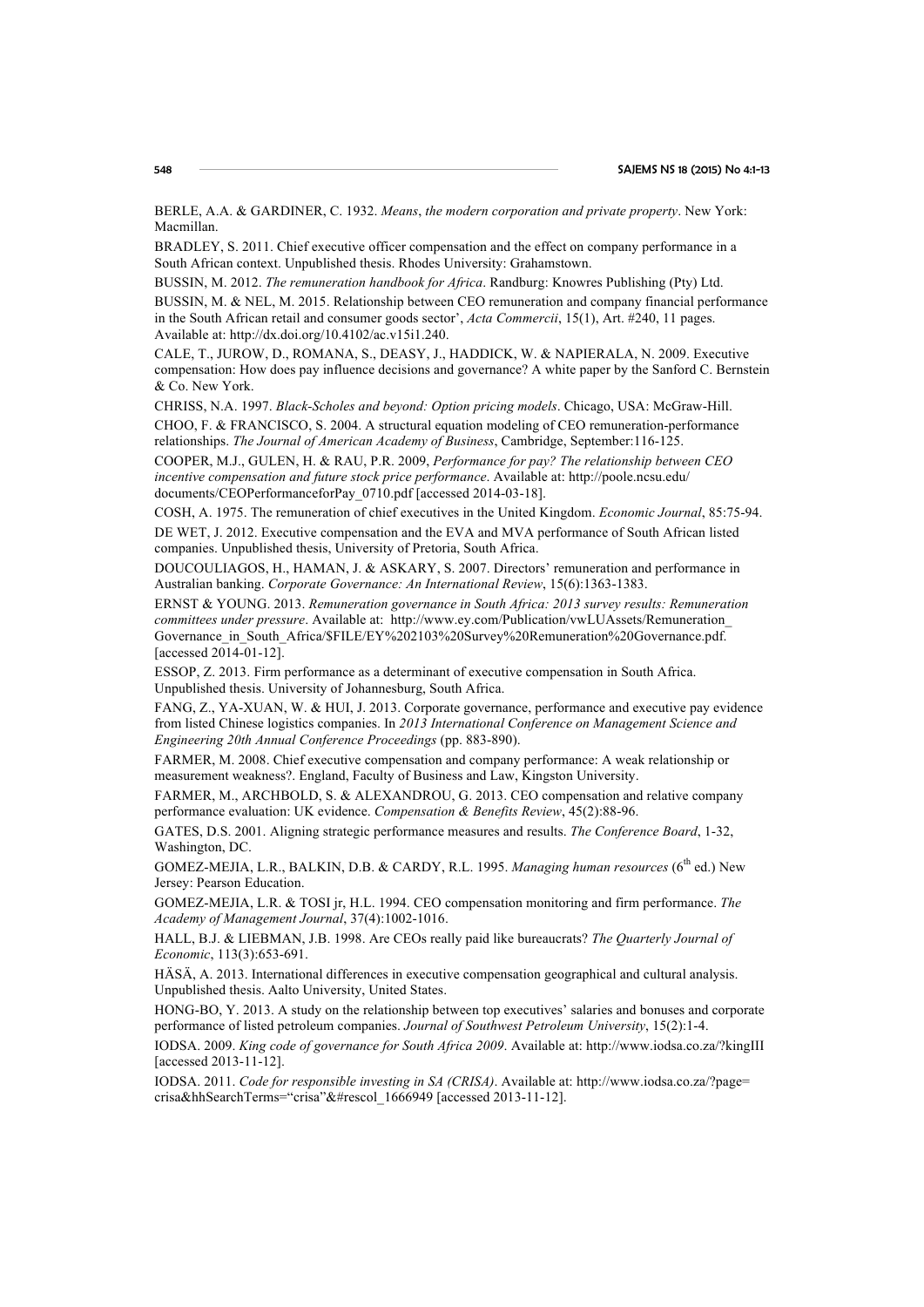#### SAJEMS NS 18 (2015) No 4:1-13 **549 SAJEMS** NS 18 (2015) No 4:1-13

JENSEN, M.C. & MURPHY, K. 1990. Performance pay and top management incentives. *Journal of Political Economy*, 2:225-265.

KAY, I.T. 2004. CEO remuneration for performance : The solution to "managerial power". *Journal of Corporation Law*, 30(4):785-789.

KRAUTER, E. & DE SOUSA, A.F. 2013. Executive compensation and corporate financial performance: Empirical evidences on Brazilian industrial companies. *Journal of Modern Accounting and Auditing*, 9(5): 650-661.

KUBO, K. & SAITO, T. 2008. The relationship between financial incentives for company presidents and firm performance in Japan. *The Japanese Economic Review*, 59(4):401-418.

LAUX, C. & LAUX, V. 2009. Board committees, CEO compansation and earnings management. *The Accounting Review*, 84(3):869-891.

Lazear, E. P. 1989. Pay equality and industrial politics. *Journal of Political Economy*, 97(3):561-80. LAZEAR, E.P. & ROSEN, S. 1981. Rank-order tournaments as optimum labor contracts*. NBER Working* 

*Paper* 401. Available at: http://www.nber.org/papers/w0401.pdf [accessed 2013-11-12].

LILLING, M.S. 2006. The link between CEO compensation and firm performance: does simultaneity matter? *Atlantic Economic Journal*, 34:101-114.

MANDERS, T. 2012. Executive compensation structure and company performance. Unpublisshed thesis. Tilburg University, Netherlands.

MERHEBI, R., PATTENDEN, K., SWAN, P.L. & ZHOU, X. 2006. Australian chief executive officer remuneration: Pay and performance. *Accounting and Finance*, 46(3):481-497.

O'REILLY, C.A. & MAIN, B.G. 2010. Economic and psychological perspectives on CEO compensation: A review and synthesis. *Industrial and Corporate Change*, 19(3):675-712.

ORTIZ, I. & CUMMINS, M. 2011. Beyond the bottom billion. A rapid review of income distribution in 141 countries*. Unicef*, *Social and Economic Policy Working Paper*. Available at: http://www.unicef.org/ socialpolicy/files/Global\_Inequality.pdf [accessed 2014-12-13].

OZKAN, N. 2011. CEO compensation and firm performance: An empirical investigation of UK panel data. *European Financial Management*, 17(2):260-285.

REITER, K.L., SANDOVAL, G.A, BROWN, A.D. & PINK, G.H. 2009. CEO compensation and hospital financial performance. *Medical Care Research and Review*, 66(6):725-38.

SALAZAR, A. & RAGGIUNTI, J. 2013. Why does executive greed prevail in the United States and Canada but not in Japan? The pattern of low CEO remuneration and high worker welfare in Japanese corporations. *SSRN Electronic Journal*, XIX (January).

SHAW, P. 2011. CEO remuneration-performance sensitivity in South African financial services companies. Unpublished thesis. University of Pretoria, South Africa.

SHEIKH, A. 2008. CEO annual bonus plans: Do performance standards influence the association between pay and performance? *Journal of American Academy of Business*, 12(2)*:*39.

SHIWAKOTI, R.K. 2012. Comparative analysis of determinants of executive remuneration in the UK financial services sector. *Accounting and Finance*, 52(1):13-235.

SIGLER, K.J. & CAROLINA, N. 2011. CEO compensation and company performance. *Business and Economics Journal*, 31:1-8.

STIGLITZ, J.E. 1981. Alternative theories of wage determination and unemployment: The efficiency wage theory. Discussion paper no. 95, Woodrow Wilson School, Princeton University, New Jersey.

STRATHCLYDE UNIVERSITY. 2014. Ordinary least squares method - University of Strathclyde. *Humanities and Social Sciences*. Available at: http://www.strath.ac.uk/aer/materials/

4dataanalysisineducationalresearch/unit4/ordinaryleastsquaresmethod/ [accessed 2014-06-02].

THE HIGH PAY COMMISSION, 2010. Cheques with balances : Why tackling high pay is in the national interest. *The High Pay Commission*. Available at: www.http://highpaycentre.org/files/Cheques\_with\_ Balances.pdf [accessed 2014-03-20].

THEUNISSEN, M. & OBERHOLZER, M. 2013. Analysis to benchmark CEO remuneration: A South African study. *The Journal of Applied Business Research*, 29(5):1509-1522.

VAN BLERCK, T.G. 2012. The relationship between executive remuneration at financial institutions and economic value added. Unpublished thesis. University of Pretoria, South Africa.